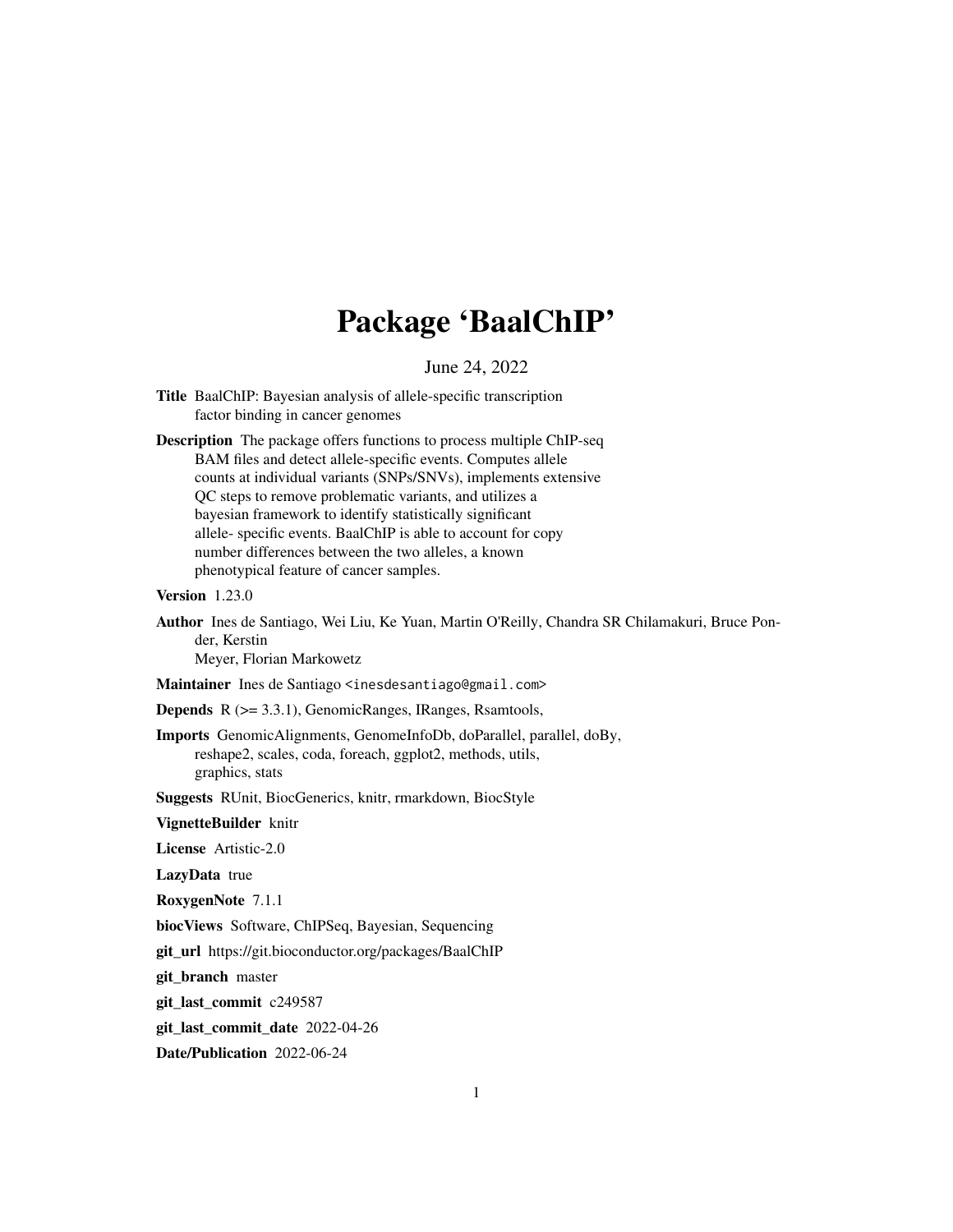# <span id="page-1-0"></span>R topics documented:

| $ENCODE example \ldots \ldots \ldots \ldots \ldots \ldots \ldots \ldots \ldots \ldots \ldots \ldots \ldots 11$<br>$pickrell2011cov1_hg19 18$ |                |
|----------------------------------------------------------------------------------------------------------------------------------------------|----------------|
|                                                                                                                                              | -3             |
|                                                                                                                                              |                |
|                                                                                                                                              |                |
|                                                                                                                                              |                |
|                                                                                                                                              | $\overline{9}$ |
|                                                                                                                                              |                |
|                                                                                                                                              |                |
|                                                                                                                                              |                |
|                                                                                                                                              |                |
|                                                                                                                                              |                |
|                                                                                                                                              |                |
|                                                                                                                                              |                |
|                                                                                                                                              |                |
|                                                                                                                                              |                |
|                                                                                                                                              |                |
|                                                                                                                                              |                |
|                                                                                                                                              |                |
|                                                                                                                                              |                |
|                                                                                                                                              |                |
|                                                                                                                                              |                |
| Index                                                                                                                                        | 24             |

adjustmentBaalPlot *Method adjustmentBaalPlot*

# Description

Produces a density plot of the distribution of allelic ratios (REF/TOTAL) before and after BaalChIP adjustment for RM and RAF biases.

# Usage

```
adjustmentBaalPlot(.Object, col = c("green3", "gray50"))
## S4 method for signature 'BaalChIP'
adjustmentBaalPlot(.Object, col = c("green3", "gray50"))
```
# Arguments

| .Object | An object of the BaalChIP class.                                              |
|---------|-------------------------------------------------------------------------------|
| col     | A character vector indicating the colours for the density plot (default is c( |
|         | 'green3','gray50')).                                                          |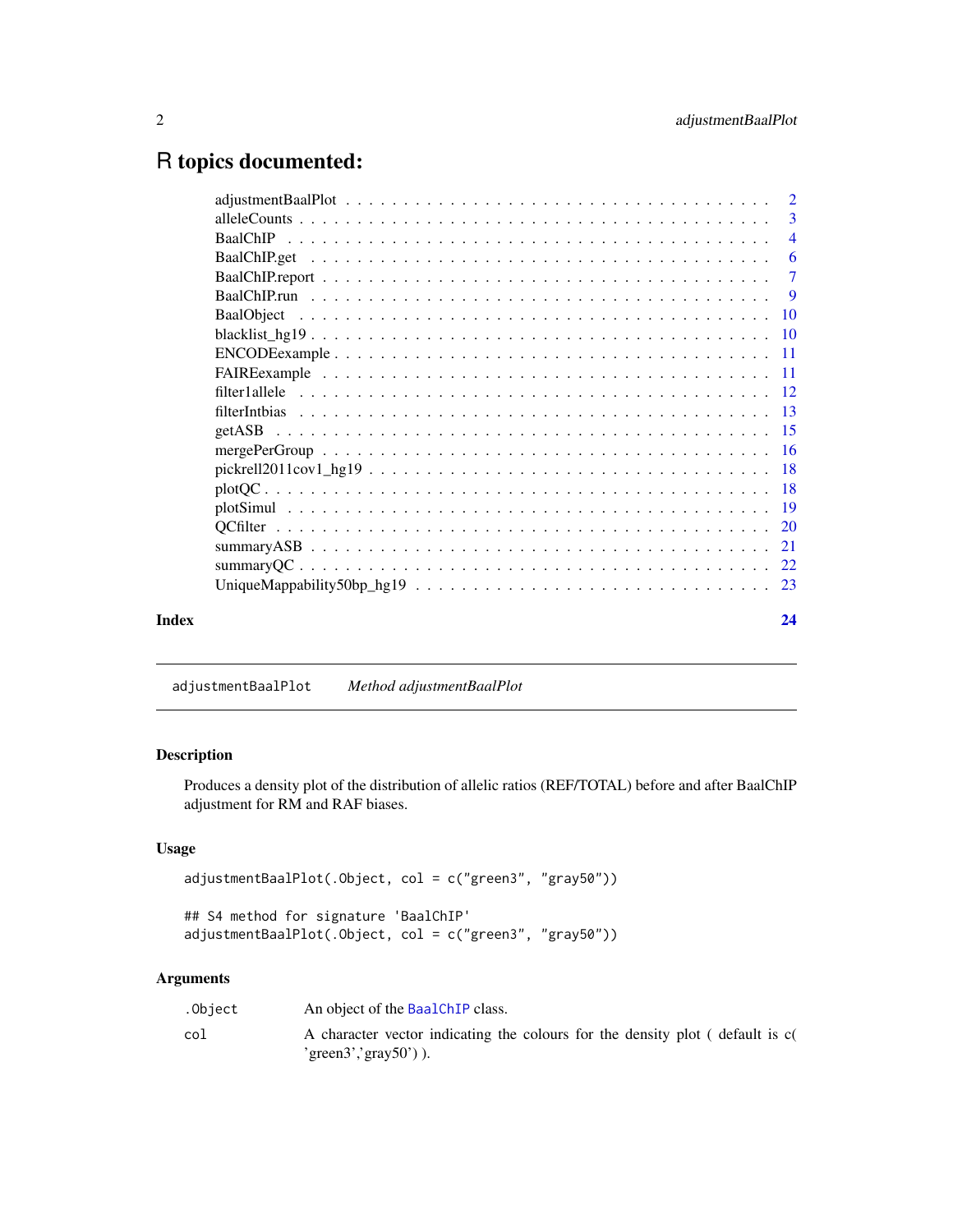#### <span id="page-2-0"></span>alleleCounts 3

# Value

A plot

# Author(s)

Ines de Santiago

# See Also

[BaalChIP.report](#page-6-1), [summaryQC](#page-21-1)

# Examples

```
data('BaalObject')
adjustmentBaalPlot(BaalObject)
adjustmentBaalPlot(BaalObject, col=c('blue','pink'))
```
<span id="page-2-1"></span>alleleCounts *Method alleleCounts*

# Description

Generates allele-specific read count data from each BAM ChIP-seq dataset for each variant.

### Usage

```
alleleCounts(.Object, min_base_quality = 10, min_mapq = 15, verbose = TRUE)
```

```
## S4 method for signature 'BaalChIP'
alleleCounts(.Object, min_base_quality = 10, min_mapq = 15, verbose = TRUE)
```
#### Arguments

| .Object          | An object of the BaalChIP class.                                                                                                              |
|------------------|-----------------------------------------------------------------------------------------------------------------------------------------------|
| min_base_quality |                                                                                                                                               |
|                  | A numeric value indicating the minimum read base quality below which the base<br>is ignored when summarizing pileup information (default 10). |
| min_mapq         | A numeric value indicating the minimum mapping quality (MAPQ) below which<br>the entire read is ignored (default 15).                         |
| verbose          | logical. If TRUE reports extra information on the process                                                                                     |

# Details

Utilizes the information within the samples slot of a BaalChIP object. Will primarily find all variants overlapping peaks. Then, for each variant, computes the number of reads carrying the reference (REF) and alternative (ALT) alleles.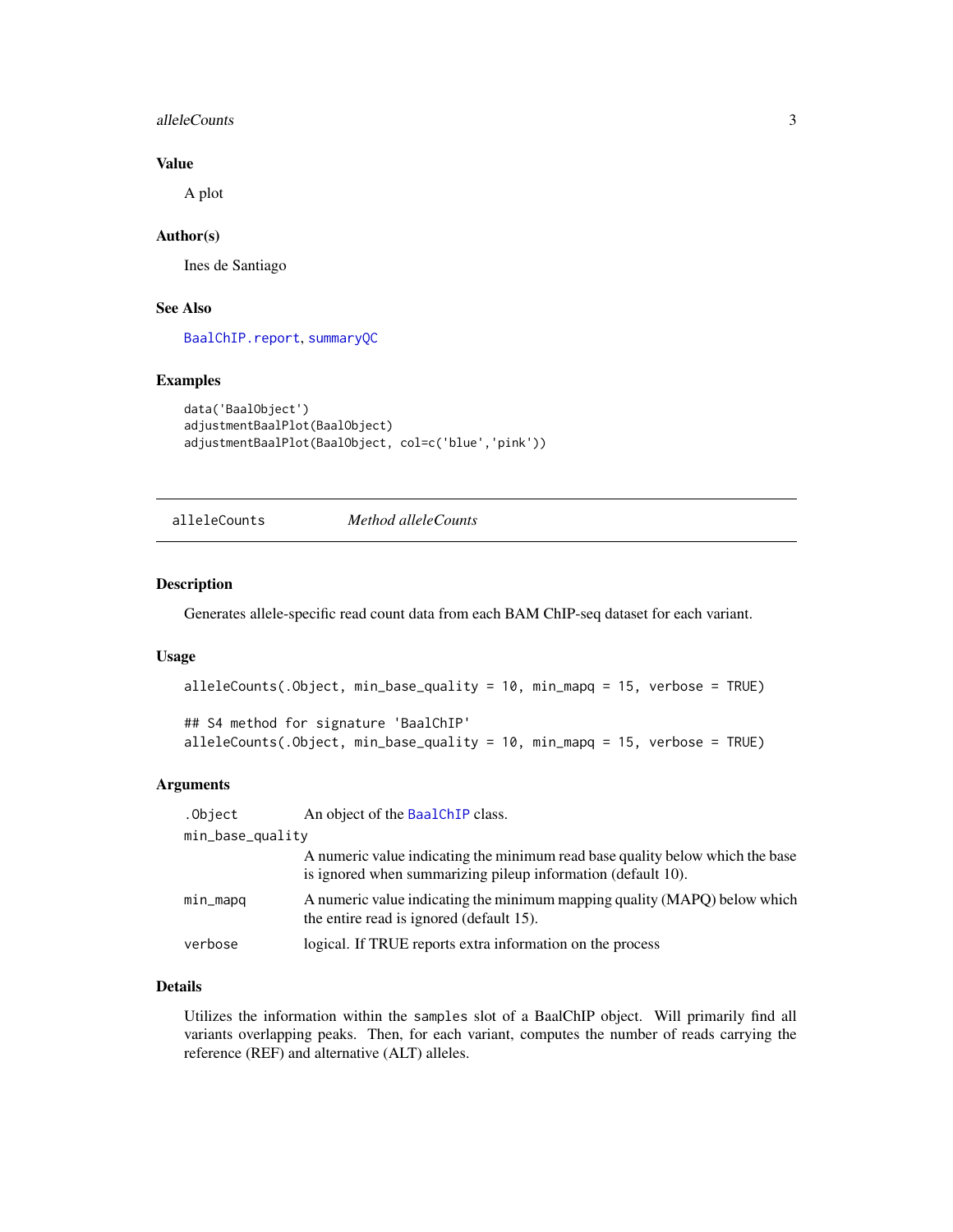#### <span id="page-3-0"></span>Value

An updated [BaalChIP](#page-3-1) object with the slot alleleCounts containing a list of GRanges objects.

# Note

BaalChIP computes allelic counts at each variant position with Rsamtools pileup function. The algorithm follows pileup::Rsamtools by automatically excluding reads flagged as unmapped, secondary, duplicate, or not passing quality controls.

#### Author(s)

Ines de Santiago

# See Also

[BaalChIP.get](#page-5-1)

#### Examples

```
samplesheet <- system.file("test", "exampleChIP.tsv", package = "BaalChIP")
hets <- c("MCF7"= system.file("test", "MCF7_hetSNP.txt", package = "BaalChIP"),
         "GM12891"= system.file("test", "GM12891_hetSNP.txt", package = "BaalChIP"))
res <- BaalChIP(samplesheet=samplesheet, hets=hets)
res <- alleleCounts(res, min_base_quality=10, min_mapq=15)
#retrieve alleleCounts:
counts <- BaalChIP.get(res, 'alleleCountsPerBam')
#alleleCounts are grouped by bam_name and group_name:
names(counts)
names(counts[['MCF7']])
#check out the result for one of the bam files:
counts[['MCF7']][[1]]
```
<span id="page-3-1"></span>BaalChIP *BaalChIP-class*

#### Description

This S4 class includes a series of methods for detecting allele-specific events from multiple ChIPseq datasets.

### Usage

```
BaalChIP(samplesheet = NULL, hets = NULL, CorrectWithgDNA = list())
```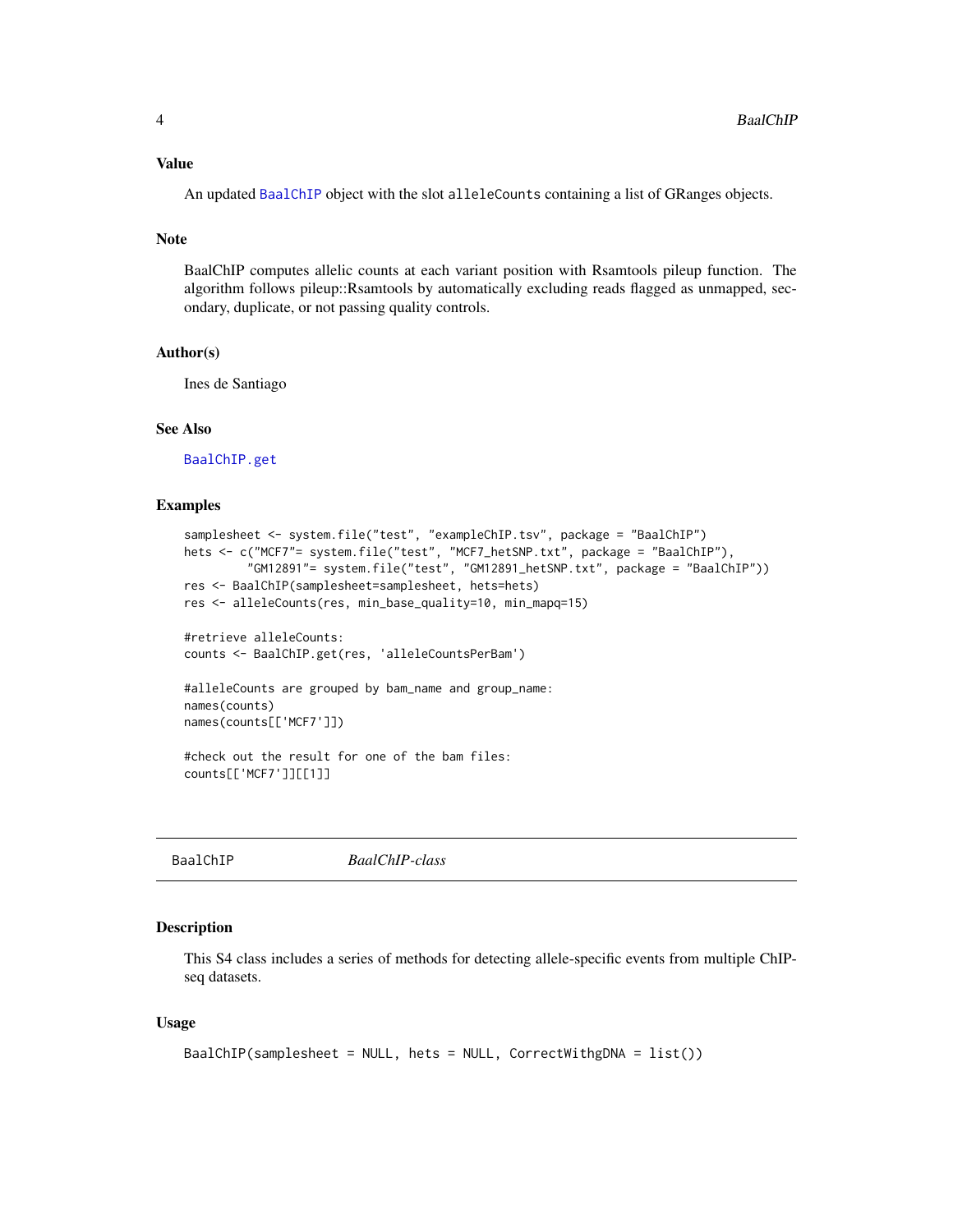### <span id="page-4-0"></span>BaalChIP 5

# Arguments

| samplesheet     | A character string indicating the filename for a .tsv file. Column names in the<br>. tsv file should include:                                                                                                                                                                                                                                                                                                                                                                                                                                                                               |
|-----------------|---------------------------------------------------------------------------------------------------------------------------------------------------------------------------------------------------------------------------------------------------------------------------------------------------------------------------------------------------------------------------------------------------------------------------------------------------------------------------------------------------------------------------------------------------------------------------------------------|
|                 | • group_name: identifier string to group samples together                                                                                                                                                                                                                                                                                                                                                                                                                                                                                                                                   |
|                 | • target: identifier string for factor (transcription factor, protein)                                                                                                                                                                                                                                                                                                                                                                                                                                                                                                                      |
|                 | • replicate_number: replicate number of sample                                                                                                                                                                                                                                                                                                                                                                                                                                                                                                                                              |
|                 | • bam_name: file path for BAM file containing aligned reads for ChIP sample.<br>If duplicated reads are flaged they will not be included in the allelic count<br>data                                                                                                                                                                                                                                                                                                                                                                                                                       |
|                 | • bed_name: path for BED file containing peaks for ChIP sample                                                                                                                                                                                                                                                                                                                                                                                                                                                                                                                              |
|                 | • SampleID: identifier string for sample. If not given will use <group_name>_<target>_<replicate_nun< th=""></replicate_nun<></target></group_name>                                                                                                                                                                                                                                                                                                                                                                                                                                         |
| hets            | A named vector with filenames for the . txt variant files to be used. The names<br>in the vector should correspond to group_name strings in the . tsv samplesheet.<br>Columns names in the . txt file should include:                                                                                                                                                                                                                                                                                                                                                                       |
|                 | • ID: unique identifier string per variant. Identifiers have to be unique, and<br>no more than one identifier should be present per data record. If there is no<br>identifier available, then use an arbritary name to name each variant                                                                                                                                                                                                                                                                                                                                                    |
|                 | • CHROM: chromosome identifier from the reference genome per variant<br>(same genome build as BAM and BED files provided)                                                                                                                                                                                                                                                                                                                                                                                                                                                                   |
|                 | • POS: the reference position (1-based)                                                                                                                                                                                                                                                                                                                                                                                                                                                                                                                                                     |
|                 | • REF: reference base. Each base must be one of A,C,G,T in uppercase.<br>Multiple bases are not permitted                                                                                                                                                                                                                                                                                                                                                                                                                                                                                   |
|                 | • ALT: alternate non-reference base. Each base must be one of A,C,G,T in<br>uppercase. Multiple bases are not permitted                                                                                                                                                                                                                                                                                                                                                                                                                                                                     |
|                 | • RAF: [Optional] a value ranging from 0 to 1 for each variant denoting the<br>relative allele frequency (RAF). A value between 0.5 and 1 denotes a bias<br>to the reference allele, and a value between 0 and 0.5 a bias to the alternate<br>allele. If neither RAF or CorrectWithgDNA are given, BaalChIP will not<br>correct for relative allele frequency (copy-number) bias. If both RAF and<br>CorrectWithgDNA are given, BaalChIP will give priority to the RAF values<br>of the 'hets' files and will use these values to correct for relative allele                               |
|                 | frequency (copy-number) bias.                                                                                                                                                                                                                                                                                                                                                                                                                                                                                                                                                               |
| CorrectWithgDNA | An optional named list with comple file paths for the .bam gDNA files to be<br>used. The names in the list should correspond to group_name strings in the . tsv<br>samplesheet. Allelic read counts from all gDNA files are pooled together to<br>generate the Reference Allelic Ratios (RAF) directly from input data. If missing,<br>BaalChIP will try to read the background allelic ratios from the information in<br>the RAF column of the 'hets' files indicated by the hets parameter. If both RAF<br>and CorrectWithgDNA are missing, BaalChIP will not correct for relative allele |

# Value

.Object An object of the [BaalChIP](#page-3-1) class.

frequency (copy-number) bias.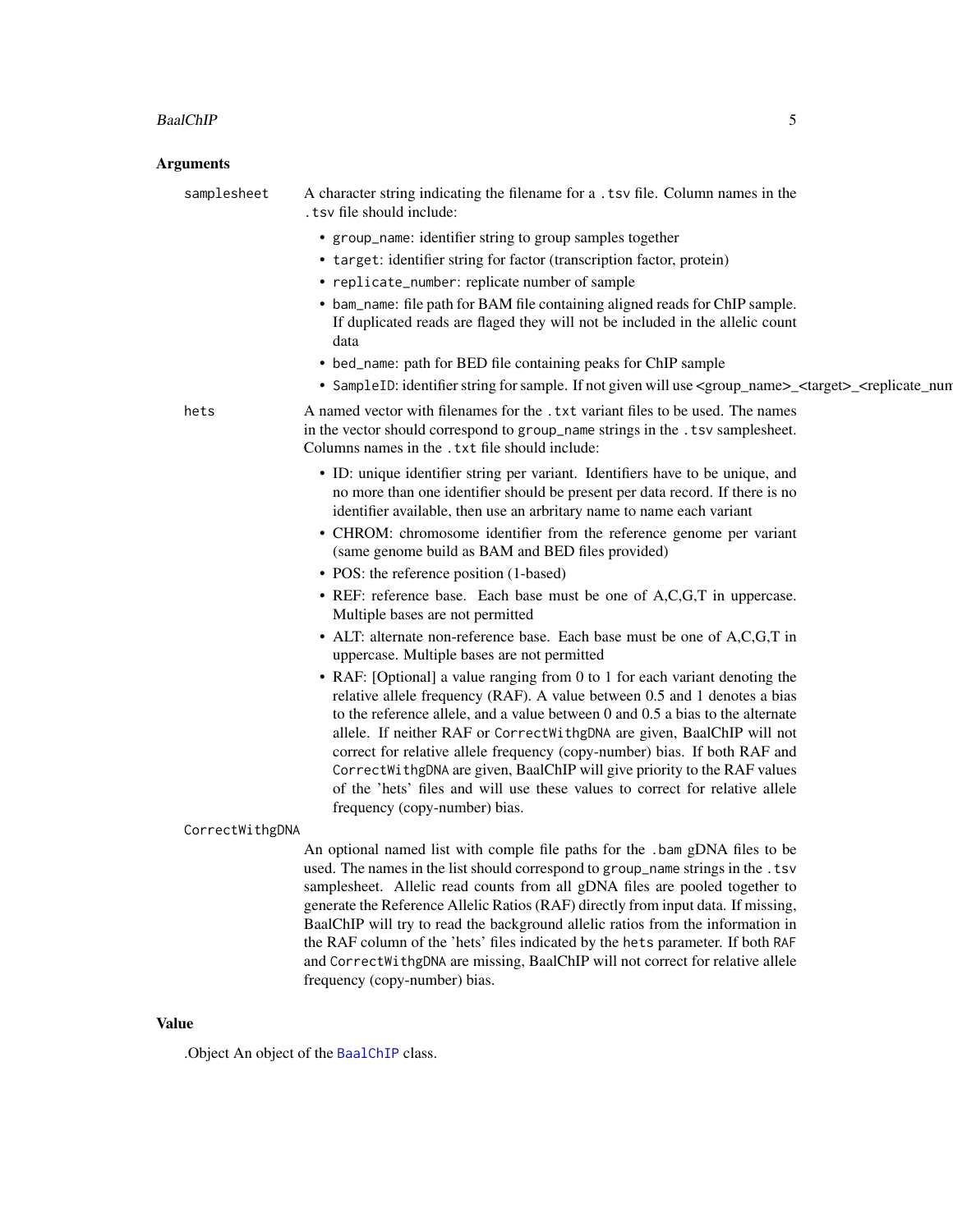#### <span id="page-5-0"></span>Author(s)

Ines de Santiago, Wei Liu, Ke Yuan, Florian Markowetz

# Examples

```
samplesheet <- system.file("test", "exampleChIP.tsv", package = "BaalChIP")
hets <- c("MCF7"= system.file("test", "MCF7_hetSNP.txt", package = "BaalChIP"),
         "GM12891"= system.file("test", "GM12891_hetSNP.txt", package = "BaalChIP"))
res <- new("BaalChIP", samplesheet=samplesheet, hets=hets)
res <- BaalChIP(samplesheet=samplesheet, hets=hets)
```
<span id="page-5-1"></span>BaalChIP.get *Method BaalChIP.get*

# Description

Get information from individual slots in a BaalChIP object.

# Usage

```
BaalChIP.get(
  .Object,
 what = c("samples", "param", "alleleCountsPerBam", "mergedCounts", "assayedVar",
    "biasTable")
)
## S4 method for signature 'BaalChIP'
BaalChIP.get(
  .Object,
 what = c("samples", "param", "alleleCountsPerBam", "mergedCounts", "assayedVar")
\lambda
```
# Arguments

| .Object | An object of the BaalChIP class.                                                                                                                                                   |
|---------|------------------------------------------------------------------------------------------------------------------------------------------------------------------------------------|
| what    | a single character value specifying which information should be retrieved. Op-<br>tions: 'samples', 'param', 'alleleCountsPerBam', 'mergedCounts', 'assayed-<br>Var', 'biasTable'. |

# Value

The slot content from an object of the [BaalChIP](#page-3-1) class.

# Author(s)

Ines de Santiago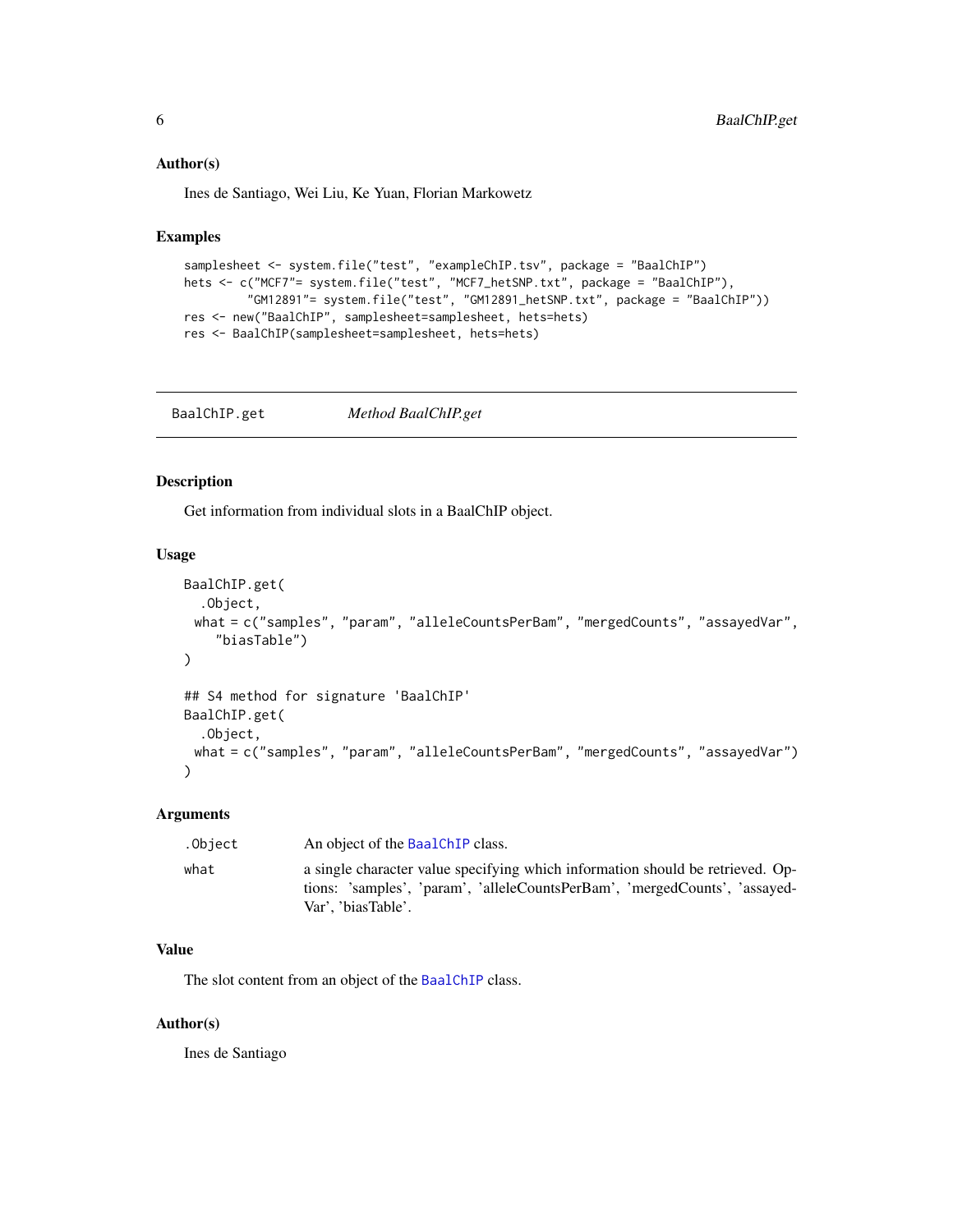# <span id="page-6-0"></span>BaalChIP.report 7

# Examples

```
data('BaalObject')
#samples data spreadsheet and hets:
BaalChIP.get(BaalObject,what='samples')
#parameters used within run:
BaalChIP.get(BaalObject,what='param')
#retrieve a GRanges list with allele-specific read counts per BAM file:
counts <- BaalChIP.get(BaalObject,what='alleleCountsPerBam')
counts[['MCF7']][[1]]
#retrieve a data.frame with allele-specific read counts per group:
counts <- BaalChIP.get(BaalObject,what='mergedCounts')
head(counts[[1]])
```
<span id="page-6-1"></span>BaalChIP.report *Method BaalChIP.report*

# **Description**

Generates a data.frame per group with all variants and a label for all identified allele-specific binding (ASB) variants.

# Usage

```
BaalChIP.report(.Object)
```
## S4 method for signature 'BaalChIP' BaalChIP.report(.Object)

# Arguments

.Object An object of the [BaalChIP](#page-3-1) class.

# Details

The reported data frame contains the following columns:

- ID: unique identifier string per analysed variant.
- CHROM: chromosome identifier from the reference genome per variant.
- POS: the reference position (1-based).
- REF: reference base. Each base must be one of A,C,G,T in uppercase.
- ALT: alternate non-reference base. Each base must be one of A,C,G,T in uppercase.
- REF.counts: pooled counts of all reads with the reference allele.
- ALT.counts: pooled counts of all reads with the non-reference allele.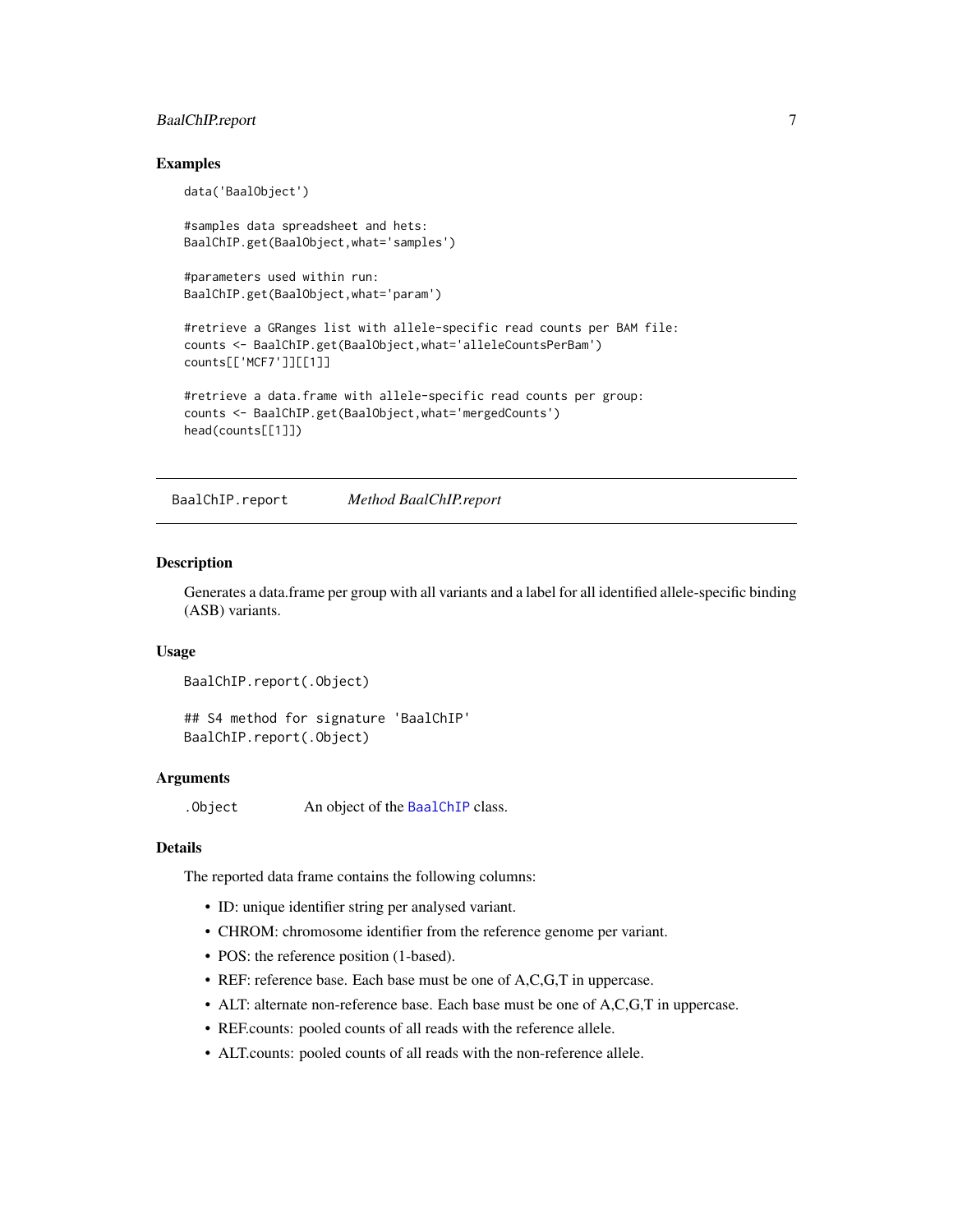- <span id="page-7-0"></span>• Total.counts: pooled counts of all reads (REF + ALT).
- AR: allelic ratio calculated directly from sequencing reads (REF / TOTAL).
- RMbias: numerical value indicating the value estimated and applied by BaalChIP for the reference mapping bias. A value between 0.5 and 1 denotes a bias to the reference allele, and a value between 0 and 0.5 a bias to the alternative allele.
- RAF: numerical value indicating the value applied by BaalChIP for the relative allele frequency (RAF) bias correction. A value between 0.5 and 1 denotes a bias to the reference allele, and a value between 0 and 0.5 a bias to the alternative allele.
- Bayes\_lower: lower interval for the estimated allelic ratio (allelic ratio is given by REF / TOTAL).
- Bayes upper: upper interval for the estimated allelic ratio (allelic ratio is given by REF / TOTAL).
- Corrected.AR: average estimated allelic ratio (average between Bayes\_lower and Bayes\_upper). A value between 0.5 and 1 denotes a bias to the reference allele, and a value between 0 and 0.5 a bias to the alternative allele.
- isASB: logical value indicating BaalChIP's classification of variants into allele-specific.

# Value

A named list, with a data.frame per group.

# Author(s)

Ines de Santiago

#### See Also

[summaryASB](#page-20-1), [getASB](#page-14-1)

#### Examples

```
data('BaalObject')
report <- BaalChIP.report(BaalObject)
```
#the reported list is grouped by group\_name: names(report)

#check out the report for one of the groups: head(report[['MCF7']])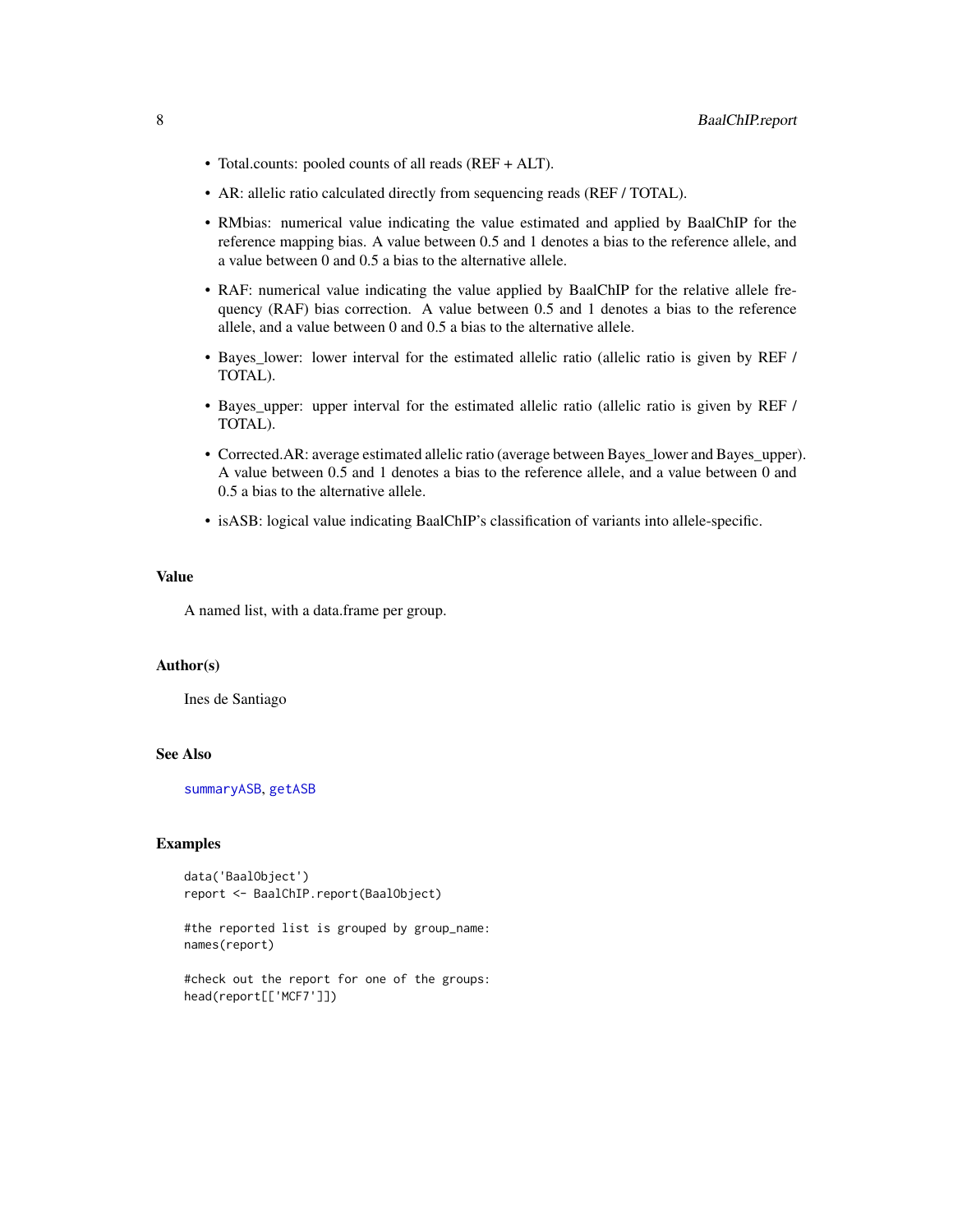<span id="page-8-1"></span><span id="page-8-0"></span>

#### Description

BaalChIP.run is a wrapper convenience function, to compute allele counts and perform quality controls in one step. This function will use the package's defaults.

# Usage

```
BaalChIP.run(.Object, cores = 4, verbose = TRUE)
## S4 method for signature 'BaalChIP'
BaalChIP.run(.Object, cores = 4, verbose = TRUE)
```
#### Arguments

| .Object | An object of the BaalChIP class.                          |
|---------|-----------------------------------------------------------|
| cores   | number of cores for parallel computing (default is 4).    |
| verbose | logical. If TRUE reports extra information on the process |

# Details

This function is a wrapper of the following functions: [alleleCounts](#page-2-1), [QCfilter](#page-19-1), [mergePerGroup](#page-15-1), [filter1allele](#page-11-1), [getASB](#page-14-1)

# Value

An object of the [BaalChIP](#page-3-1) class.

#### Author(s)

Ines de Santiago

# See Also

[summaryQC](#page-21-1), [plotQC](#page-17-1)

#### Examples

```
samplesheet <- system.file("test", "exampleChIP.tsv", package = "BaalChIP")
hets <- c("MCF7"= system.file("test", "MCF7_hetSNP.txt", package = "BaalChIP"),
         "GM12891"= system.file("test", "GM12891_hetSNP.txt", package = "BaalChIP"))
res <- BaalChIP(samplesheet=samplesheet, hets=hets)
res <- BaalChIP.run(res, cores=2)
#summary of the QC step
summaryQC(res)
```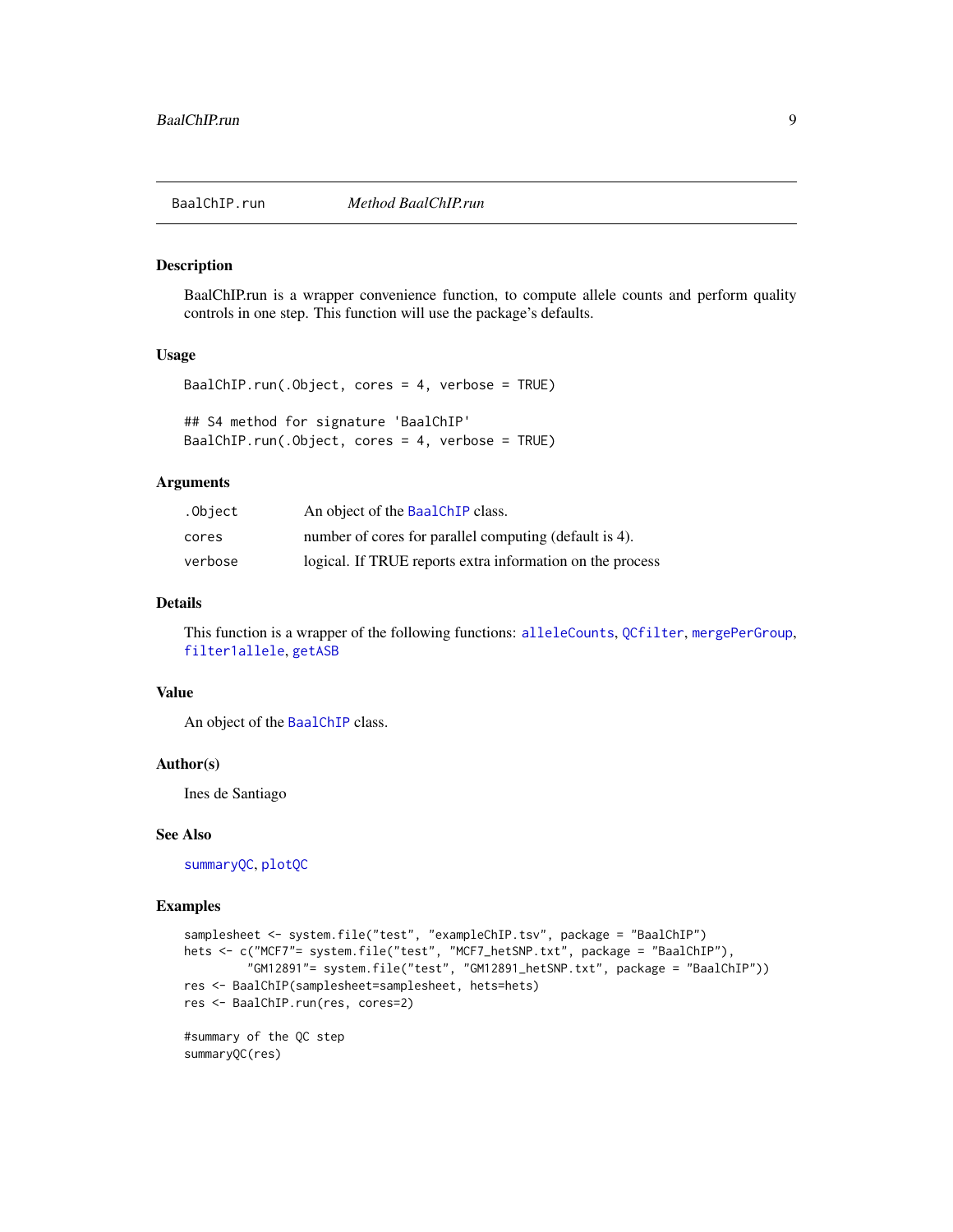#summary of the ASB step summaryASB(res)

BaalObject *BaalObject example dataset*

#### Description

BaalObject example dataset

# Format

A BaalChIP-class object

#### Author(s)

Ines de Santiago <ines.desantiago@cruk.cam.ac.uk>

blacklist\_hg19 *Blacklisted genomic regions*

# Description

A GRanges object containing blacklisted regions identified by the ENCODE and modENCODE consortia. These correspond to artifact regions that tend to show artificially high signal (excessive unstructured anomalous reads mapping). Selected from mappability track of the UCSC genome browser (hg19, wgEncodeDacMapabilityConsensusExcludable and wgEncodeDukeMapabilityRegionsExcludable tables).

Code used to retrieve these regions:

- curl http://hgdownload.cse.ucsc.edu/goldenPath/hg19/encodeDCC/wgEncodeMapability/wgEncodeDacMapabilityConsensus > hg19\_DACExcludable.txt
- cat hg19\_DUKEExcludable.txt hg19\_DACExcludable.txt | grep -v "^#" | cut -f 2,3,4,5,6,7 | sort -k1,1 -k2,2n | mergeBed -nms -i stdin > hg19\_DUKE\_DAC.bed

Used as 'RegionsToFilter' within the QCfilter function so that variants overlapping these regions will be removed.

# Format

A GRanges object of 1378 ranges.

<span id="page-9-0"></span>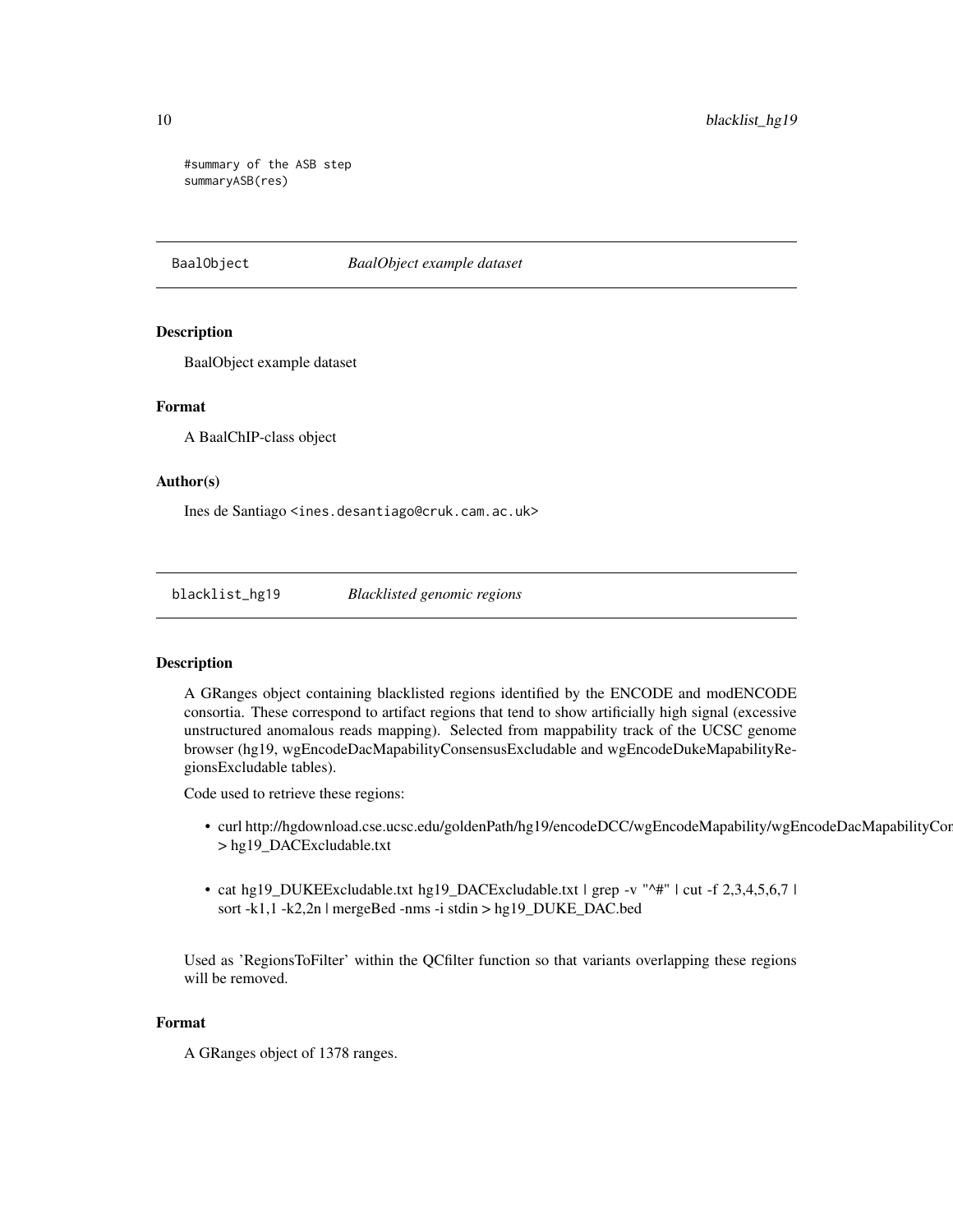# <span id="page-10-0"></span>ENCODEexample 11

# Details

Note that these blacklists are applicable to functional genomic data (e.g. ChIP-seq, MNase-seq, DNase-seq, FAIRE-seq) of short reads (20-100bp reads). These are not applicable to RNA-seq or other transcriptome data types.

#### Author(s)

Ines de Santiago <ines.desantiago@cruk.cam.ac.uk>

ENCODEexample *ENCODEexample example dataset*

# Description

ENCODEexample example dataset

# Format

A BaalChIP-class object

#### Author(s)

Ines de Santiago <ines.desantiago@cruk.cam.ac.uk>

### Source

Downloaded from supplementary data of BaalChIP paper

FAIREexample *FAIREexample example dataset*

# Description

FAIREexample example dataset

# Format

A BaalChIP-class object

#### Author(s)

Ines de Santiago <ines.desantiago@cruk.cam.ac.uk>

# Source

Downloaded from supplementary data of BaalChIP paper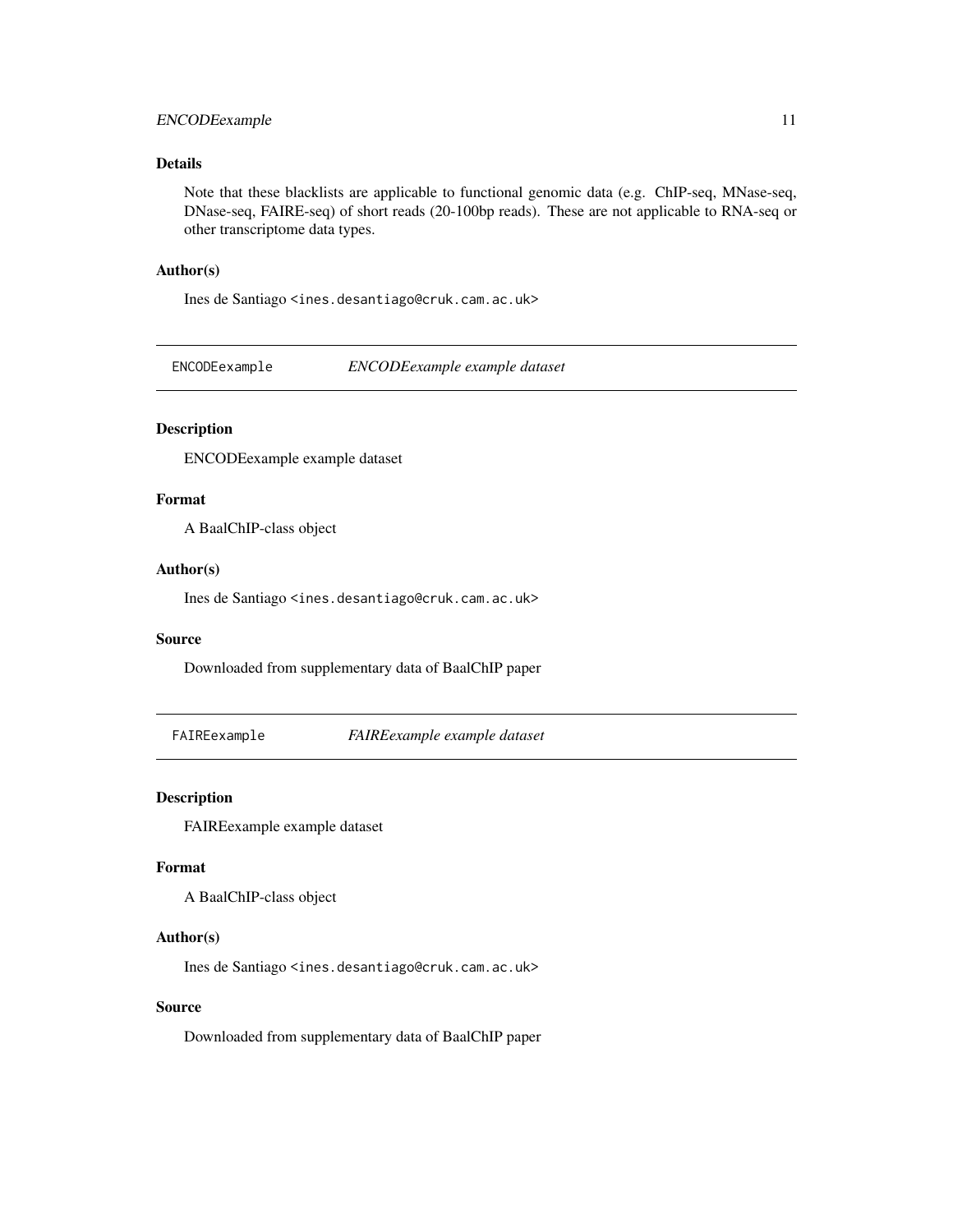<span id="page-11-1"></span><span id="page-11-0"></span>filter1allele *Method filter1allele*

#### Description

Filters the data frame available within a [BaalChIP](#page-3-1) object (slot mergedCounts). This filter ignores variants for which only one allele is observed after pooling ChIP-seq reads from all datasets.

#### Usage

```
filter1allele(.Object)
```
## S4 method for signature 'BaalChIP' filter1allele(.Object)

#### Arguments

. Object An object of the [BaalChIP](#page-3-1) class.

# Value

An updated [BaalChIP](#page-3-1) object with the slot mergedCounts containing a data.frame of merged samples per group with variants that pass the filter.

#### Author(s)

Ines de Santiago

### See Also

[BaalChIP.get](#page-5-1), [plotQC](#page-17-1), [summaryQC](#page-21-1)

#### Examples

```
samplesheet <- system.file("test", "exampleChIP.tsv", package = "BaalChIP")
hets <- c("MCF7"= system.file("test", "MCF7_hetSNP.txt", package = "BaalChIP"),
         "GM12891"= system.file("test", "GM12891_hetSNP.txt", package = "BaalChIP"))
res <- BaalChIP(samplesheet=samplesheet, hets=hets)
res <- alleleCounts(res, min_base_quality=10, min_mapq=15)
data('blacklist_hg19')
data('pickrell2011cov1_hg19')
data('UniqueMappability50bp_hg19')
res <- QCfilter(res,
               RegionsToFilter=list('blacklist'=blacklist_hg19,
               'highcoverage'=pickrell2011cov1_hg19),
               RegionsToKeep=list('UniqueMappability'=UniqueMappability50bp_hg19))
res <- mergePerGroup(res)
```

```
res <- filter1allele(res)
```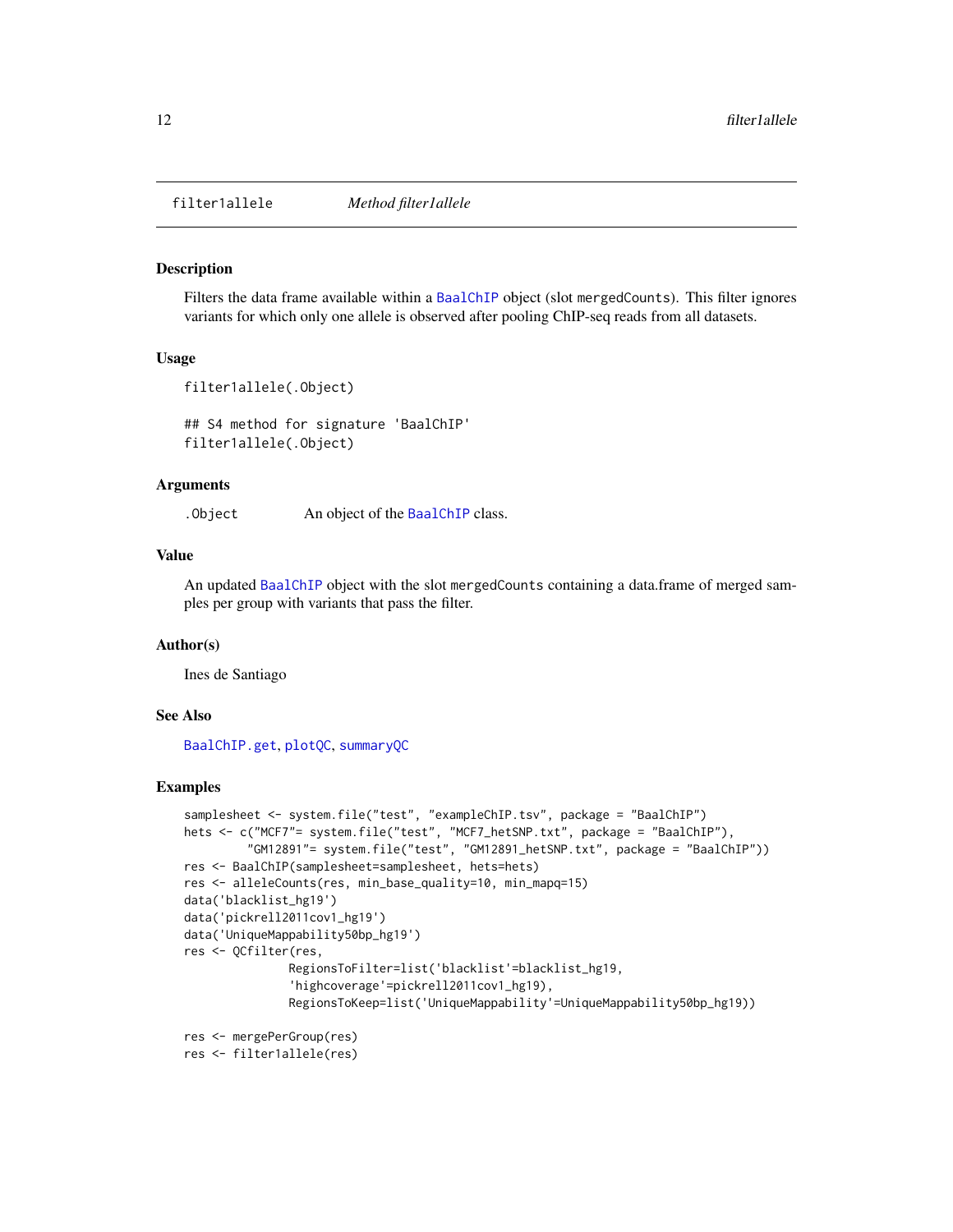#### <span id="page-12-0"></span>filterIntbias 13

```
#retrieve mergedCounts:
counts <- BaalChIP.get(res, 'mergedCounts')
#mergedCounts are grouped by group_name:
names(counts)
sapply(counts, dim)
#check out the result for one of the groups:
head(counts[[1]])
```
filterIntbias *Method filterIntbias*

#### Description

Filters the data frame available within a [BaalChIP](#page-3-1) object (slot alleleCounts). This filter performs simulations of reads of the same length as the original ChIP-seq reads, aligns the simulated reads to the genome, calculates the allelic ratios for each variant and finally ignores those variants for which the allelic ratio (REF/TOTAL) is different than 0.5.

# Usage

```
filterIntbias(
  .Object,
  simul_output = NULL,
  tmpfile_prefix = NULL,
  simulation_script = "local",
  alignmentSimulArgs = NULL,
  skipScriptRun = FALSE,
  verbose = TRUE
)
## S4 method for signature 'BaalChIP'
filterIntbias(
  .Object,
  simul_output = NULL,
  tmpfile_prefix = NULL,
  simulation_script = "local",
  alignmentSimulArgs = NULL,
  skipScriptRun = FALSE,
  verbose = TRUE
```

```
)
```
# **Arguments**

.Object An object of the [BaalChIP](#page-3-1) class.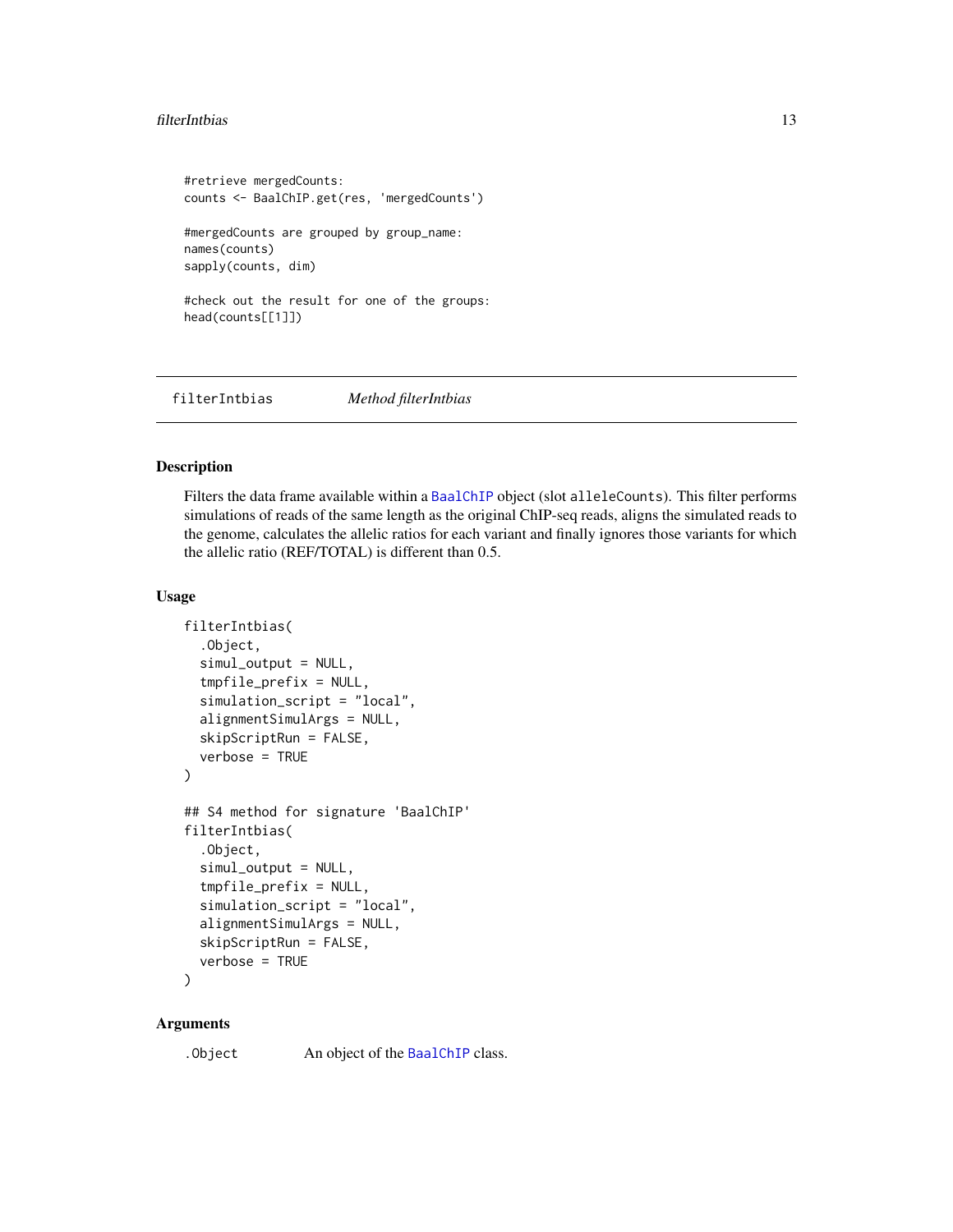<span id="page-13-0"></span>

| simul_output       | a non-empty character vector giving the directory of where to save the FASTQ<br>and BAM files generated by the function. If NULL, a random directory under<br>the current working directory will be generated.         |  |
|--------------------|------------------------------------------------------------------------------------------------------------------------------------------------------------------------------------------------------------------------|--|
|                    | tmpfile_prefix an optional character vector giving the initial part of the name of the FASTQ<br>and BAM files generated by the function. If NULL, a random name will be<br>generated.                                  |  |
| simulation_script  |                                                                                                                                                                                                                        |  |
|                    | the file path for simulation script containing the instructions of simulation and<br>alignment commands. If NULL, the default simulation script distributed with<br>BaalChIP ('extra/simulation_run.sh') will be used. |  |
| alignmentSimulArgs |                                                                                                                                                                                                                        |  |
|                    | a character vector with arguments to the simulation script. If NULL no argu-<br>ments are passed.                                                                                                                      |  |
| skipScriptRun      | a logical value indicating if simulation BAM files should not be generated. If<br>TRUE BaalChIP will look for the BAM files in the 'simul_output/temp_prefix'<br>(default is FALSE).                                   |  |
| verbose            | logical. If TRUE reports extra information on the process                                                                                                                                                              |  |
|                    |                                                                                                                                                                                                                        |  |

# Value

An updated [BaalChIP](#page-3-1) object with the slot alleleCounts containing a list of GRanges objects that pass filters.

# Author(s)

Ines de Santiago

# See Also

[BaalChIP.get](#page-5-1), [plotQC](#page-17-1), [summaryQC](#page-21-1)

# Examples

```
samplesheet <- system.file("test", "exampleChIP.tsv", package = "BaalChIP")
hets <- c("MCF7"= system.file("test", "MCF7_hetSNP.txt", package = "BaalChIP"),
         "GM12891"= system.file("test", "GM12891_hetSNP.txt", package = "BaalChIP"))
res <- BaalChIP(samplesheet=samplesheet, hets=hets)
res <- alleleCounts(res, min_base_quality=10, min_mapq=15)
skipScriptRun=TRUE #For demonstration purposes only (read details in vignette)
res <- filterIntbias(res,
      simul_output=system.file('test/simuloutput',package='BaalChIP'),
      tmpfile_prefix='c67c6ec6c433', skipScriptRun=TRUE)
#check results
plotSimul(res)
```
summaryQC(res)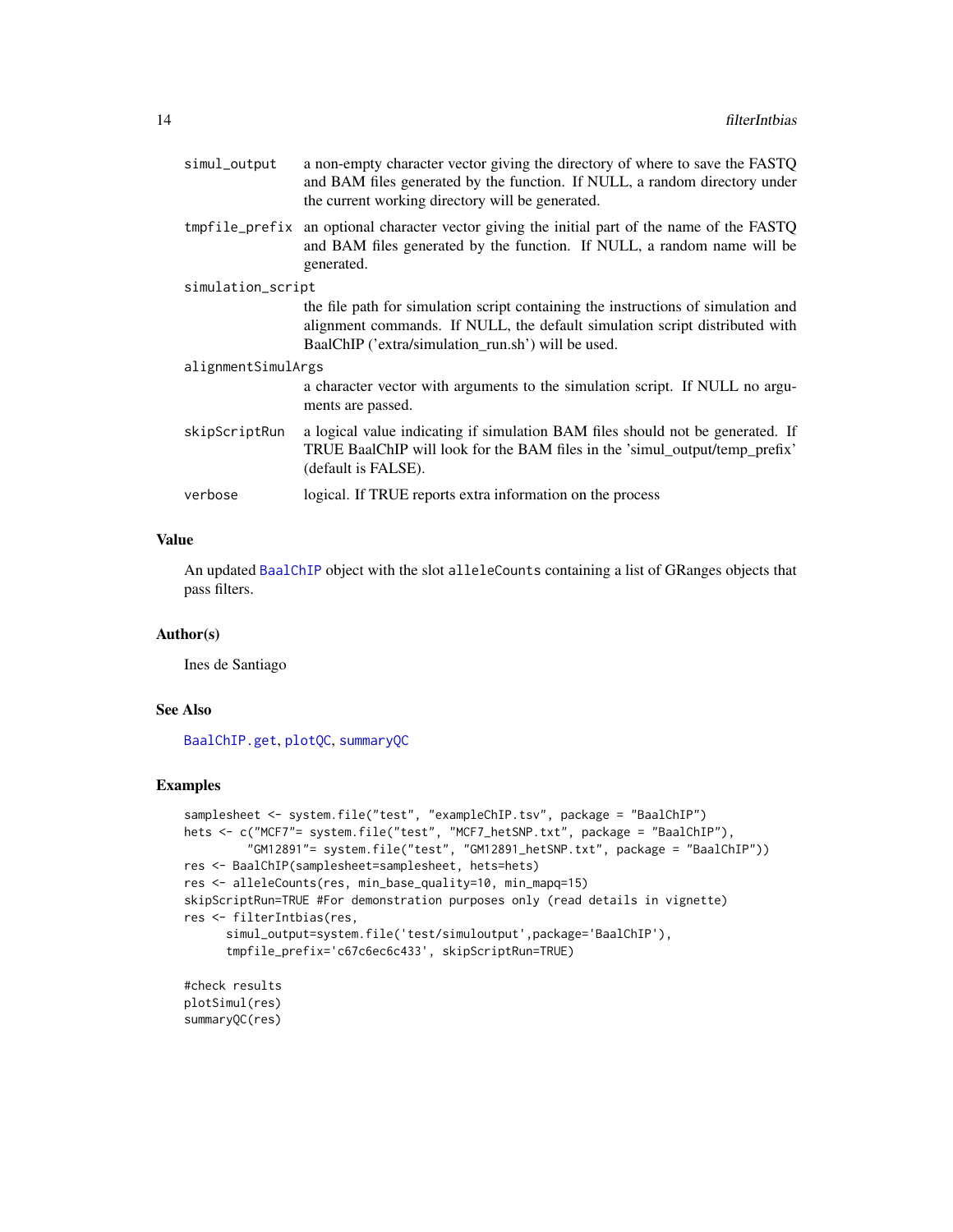<span id="page-14-1"></span><span id="page-14-0"></span>

# Description

getASB identifies allele-specific binding events using a bayesian framework.

# Usage

```
getASB(
  .Object,
  Iter = 5000,
  conf\_level = 0.95,
  cores = 4,RMcorrection = TRUE,
 RAFcorrection = TRUE,
  verbose = TRUE
)
## S4 method for signature 'BaalChIP'
getASB(
  .Object,
  Iter = 5000,
 conf\_level = 0.95,
 cores = 4,
 RMcorrection = TRUE,
 RAFcorrection = TRUE,
  verbose = TRUE
)
```
# Arguments

| .Object       | An object of the BaalChIP class.                                                                                                                                                                                                                                      |
|---------------|-----------------------------------------------------------------------------------------------------------------------------------------------------------------------------------------------------------------------------------------------------------------------|
| Iter          | Maximum number of iterations (default 5000).                                                                                                                                                                                                                          |
| conf_level    | Confidence interval in the estimated allelic ratio (default 0.95).                                                                                                                                                                                                    |
| cores         | number of cores for parallel computing (default is 4).                                                                                                                                                                                                                |
| RMcorrection  | Logical value indicating if reference mapping (RM) bias should be applied (de-<br>fault TRUE). If FALSE will not correct for reference allele mapping bias. If<br>TRUE will estimate the RM bias from the overall reference allele proportion.                        |
| RAFcorrection | Logical value indicating if relative allele frequency (RAF) bias correction should<br>be applied (default TRUE). If TRUE will read RAF values for each variant from<br>hets files (RAF column name). If FALSE will not correct for relative allele<br>frequency bias. |
| verbose       | logical. If TRUE reports extra information on the process                                                                                                                                                                                                             |
|               |                                                                                                                                                                                                                                                                       |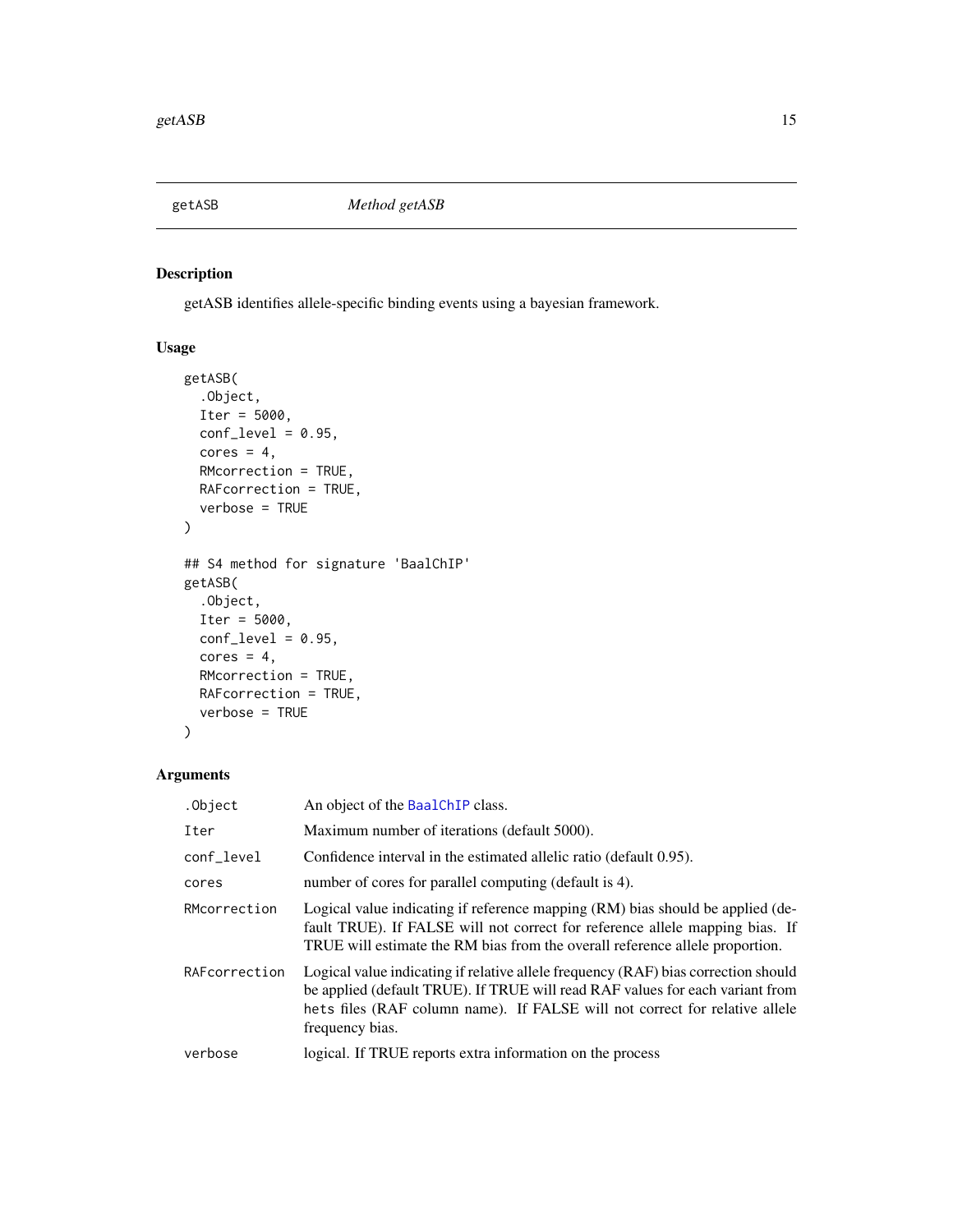# <span id="page-15-0"></span>Value

An updated [BaalChIP](#page-3-1) object with the slot ASB containing variants identified as allele-specific.

#### Author(s)

Wei Liu, Ke Yuan, Ines de Santiago

# See Also

[summaryASB](#page-20-1), [BaalChIP.report](#page-6-1)

### Examples

```
samplesheet <- system.file("test", "exampleChIP.tsv", package = "BaalChIP")
hets <- c("MCF7"= system.file("test", "MCF7_hetSNP.txt", package = "BaalChIP"),
         "GM12891"= system.file("test", "GM12891_hetSNP.txt", package = "BaalChIP"))
res <- BaalChIP(samplesheet=samplesheet, hets=hets)
res <- alleleCounts(res, min_base_quality=10, min_mapq=15)
res <- mergePerGroup(res)
res <- getASB(res, cores=2)
#summary - number of significant ASB variants
summaryASB(res)
#report result
res <- BaalChIP.report(res)
```
<span id="page-15-1"></span>mergePerGroup *Method mergePerGroup*

### Description

Merges all ChIP-seq datasets within a group of samples creating a data.frame that contains allelespecific read count data for all variants that need to be analysed.

# Usage

mergePerGroup(.Object)

```
## S4 method for signature 'BaalChIP'
mergePerGroup(.Object)
```
#### Arguments

. Object An object of the [BaalChIP](#page-3-1) class.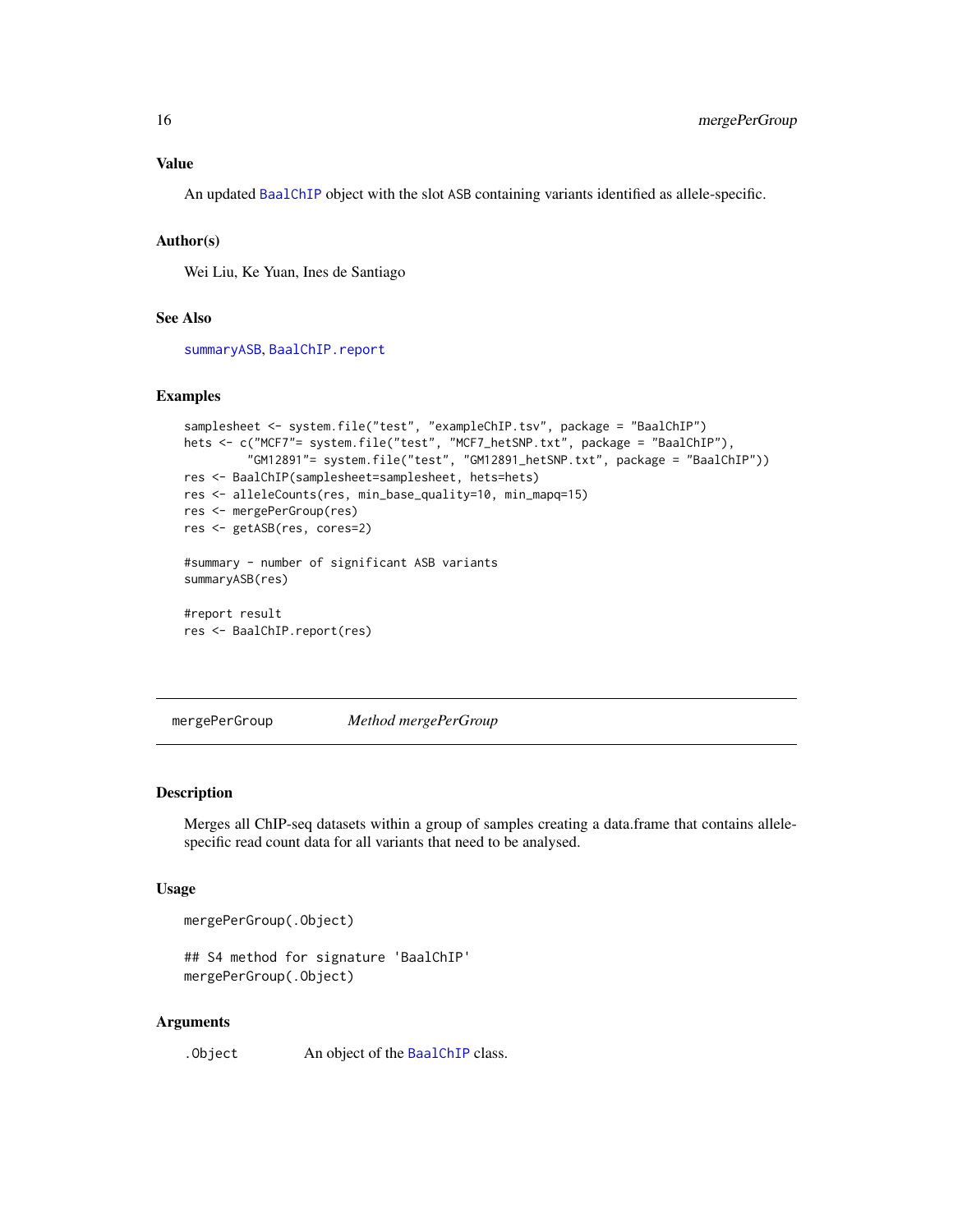# <span id="page-16-0"></span>mergePerGroup 17

# Details

if QCfilter has been applied, will use the most up-to-date variant set available for each individual BAM file (after QC). Missing values are allowed for heterozygous variants that are not available (e.g. do not pass filter for a particular ChIP-seq dataset).

# Value

An updated [BaalChIP](#page-3-1) object with the slot mergedCounts containing a data.frame of merged samples per group.

#### Author(s)

Ines de Santiago

#### See Also

[BaalChIP.get](#page-5-1), [plotQC](#page-17-1), [summaryQC](#page-21-1)

# Examples

```
samplesheet <- system.file("test", "exampleChIP.tsv", package = "BaalChIP")
hets <- c("MCF7"= system.file("test", "MCF7_hetSNP.txt", package = "BaalChIP"),
         "GM12891"= system.file("test", "GM12891_hetSNP.txt", package = "BaalChIP"))
res <- BaalChIP(samplesheet=samplesheet, hets=hets)
res <- alleleCounts(res, min_base_quality=10, min_mapq=15)
data('blacklist_hg19')
data('pickrell2011cov1_hg19')
data('UniqueMappability50bp_hg19')
res <- QCfilter(res,
               RegionsToFilter=list('blacklist'=blacklist_hg19,
               'highcoverage'=pickrell2011cov1_hg19),
               RegionsToKeep=list('UniqueMappability'=UniqueMappability50bp_hg19))
```
res <- mergePerGroup(res)

```
#retrieve mergedCounts:
counts <- BaalChIP.get(res, 'mergedCounts')
```

```
#mergedCounts are grouped by group_name:
names(counts)
sapply(counts, dim)
```

```
#check out the result for one of the groups:
head(counts[[1]])
```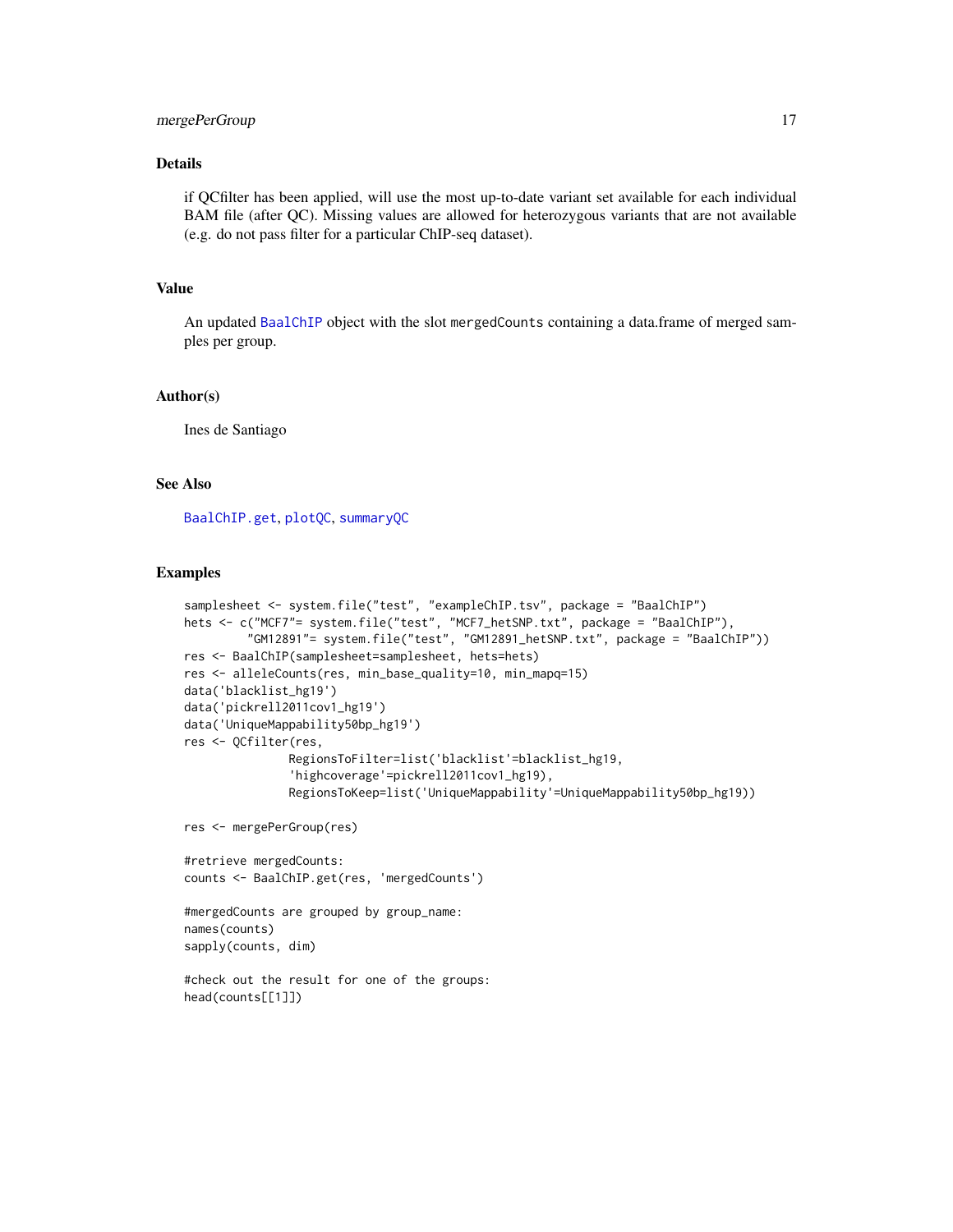<span id="page-17-0"></span>pickrell2011cov1\_hg19 *Genomic regions of collapsed repeats*

#### Description

A GRanges object containing collapsed repeat regions at the 0.1% threshold (hg19 reference). Used as 'RegionsToFilter' within the QCfilter function so that variants overlapping these regions will be removed.

# Format

A GRanges object of 34359 ranges.

#### Author(s)

Ines de Santiago <ines.desantiago@cruk.cam.ac.uk>

#### Source

File available as supplementary data: Pickrell2011\_seq.cov1.bed ([http://www.ncbi.nlm.nih.](http://www.ncbi.nlm.nih.gov/pubmed/21690102) [gov/pubmed/21690102](http://www.ncbi.nlm.nih.gov/pubmed/21690102))

# References

Pickrell et al., 2011 (<http://www.ncbi.nlm.nih.gov/pubmed/21690102>)

<span id="page-17-1"></span>plotQC *Method plotQC*

# Description

Produces different plots of QC results.

# Usage

plotQC(.Object, what = "barplot\_per\_group", addlegend = TRUE, plot = TRUE) ## S4 method for signature 'BaalChIP' plotQC(.Object, what = "barplot\_per\_group", addlegend = TRUE, plot = TRUE)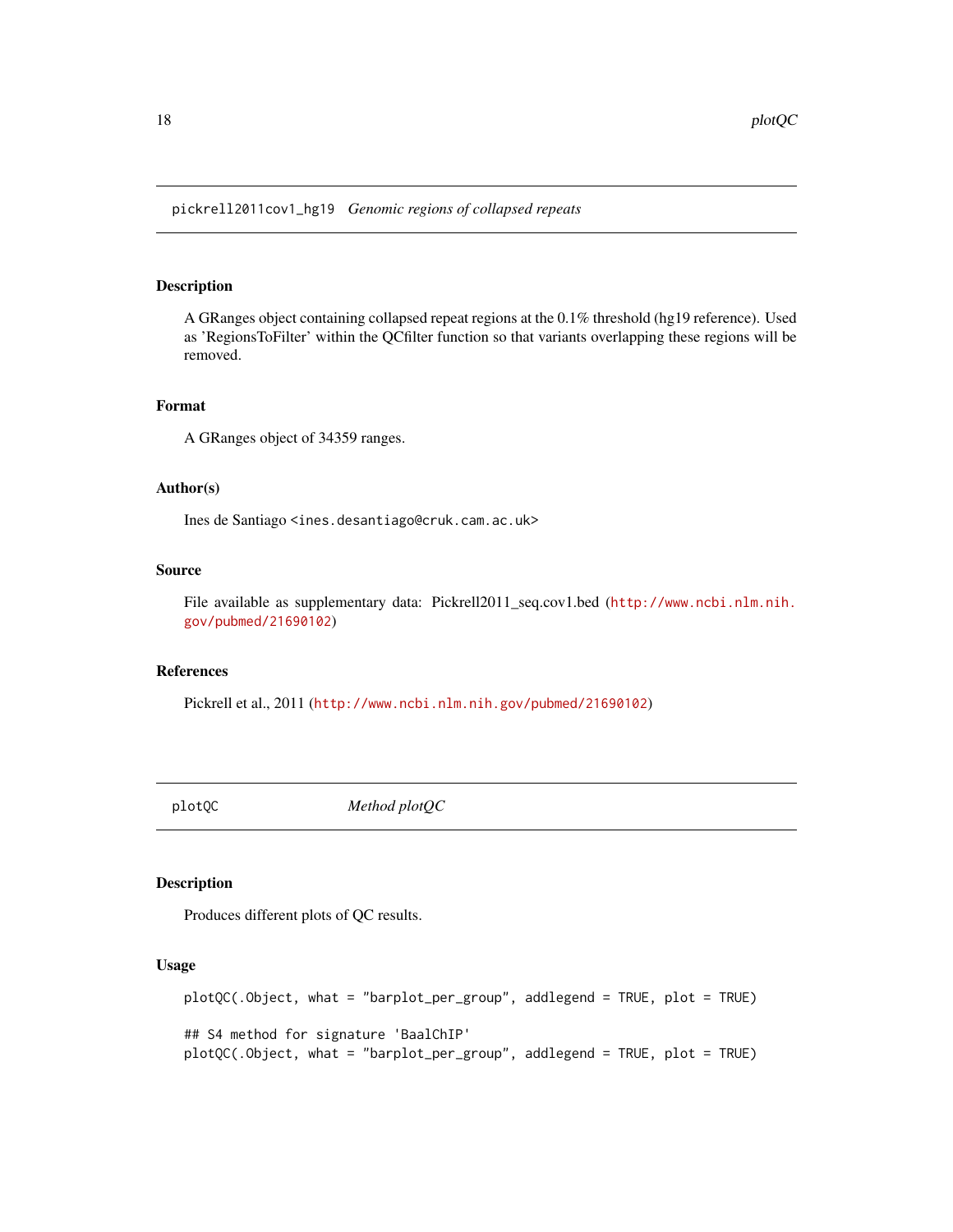#### <span id="page-18-0"></span>plotSimul 19

# Arguments

| .Object   | An object of the BaalChIP class.                                                                                            |
|-----------|-----------------------------------------------------------------------------------------------------------------------------|
| what      | A single character value indicating the type of plot. Options:                                                              |
|           | • overall_pie: plots the average percentage of variants in each filter cate-<br>gory (averaged across all groups analysed). |
|           | • boxplot_per_filter: plots the number of variants that were filtered out<br>per filter category.                           |
|           | • barplot_per_group: plots the number of variants that were filtered out<br>per group.                                      |
| addlegend | A logical value indicating if legend should be included in the plot (default<br>TRUE).                                      |
| plot      | a logical value to whether it should plot (TRUE) or not (FALSE). Default is<br>TRUE.                                        |

# Value

A plot

# Author(s)

Ines de Santiago

# See Also

[BaalChIP.run](#page-8-1), [summaryQC](#page-21-1)

# Examples

```
data('BaalObject')
plotQC(BaalObject, what = 'overall_pie')
plotQC(BaalObject, what = 'boxplot_per_filter', addlegend=FALSE)
plotQC(BaalObject, what = 'barplot_per_group')
```
plotSimul *Method plotSimul*

# Description

Produces a plot of the proportion of variants that displayed the correct number of mapped simulated reads.

# Usage

plotSimul(.Object, plot = TRUE)

## S4 method for signature 'BaalChIP' plotSimul(.Object, plot = TRUE)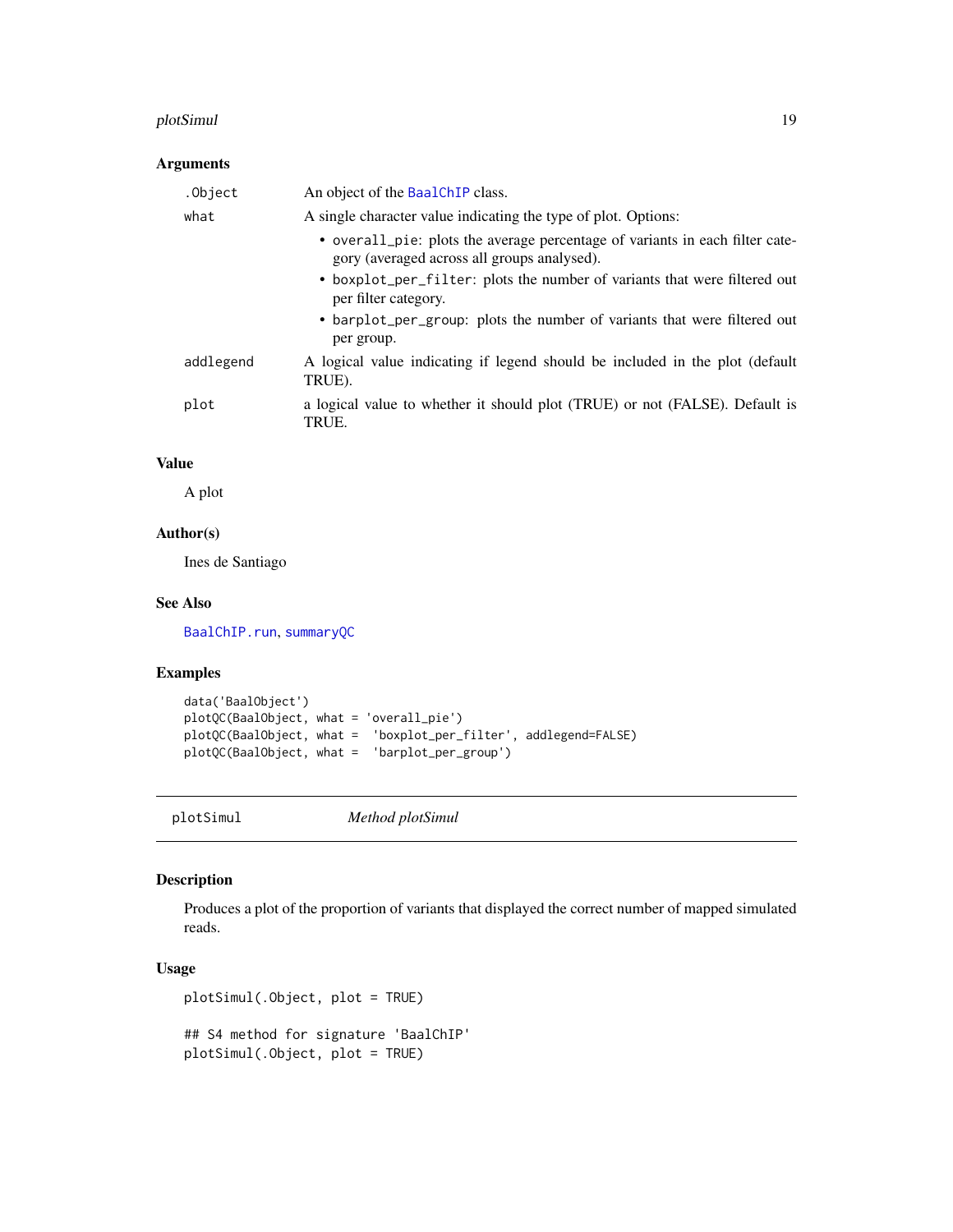# <span id="page-19-0"></span>Arguments

| .Obiect | An object of the BaalChIP class.                                                     |
|---------|--------------------------------------------------------------------------------------|
| plot    | a logical value to whether it should plot (TRUE) or not (FALSE). Default is<br>TRUE. |

# Value

A plot

# Author(s)

Ines de Santiago

# Examples

data('BaalObject') plotSimul(BaalObject)

<span id="page-19-1"></span>QCfilter *Method QCfilter*

# Description

Quality control step for removing variants that may be problematic for identification of allelespecific events.

# Usage

```
QCfilter(.Object, RegionsToFilter = NULL, RegionsToKeep = NULL, verbose = TRUE)
## S4 method for signature 'BaalChIP'
QCfilter(.Object, RegionsToFilter = NULL, RegionsToKeep = NULL, verbose = TRUE)
```
#### Arguments

| .Object         | An object of the BaalChIP class.                                                                                                          |
|-----------------|-------------------------------------------------------------------------------------------------------------------------------------------|
| RegionsToFilter |                                                                                                                                           |
|                 | a named list of GRanges objects. Variants overlapping these regions will be<br>removed.                                                   |
| RegionsToKeep   | a named list of GRanges objects. Works in an oposite way to 'RegionstoFilter',<br>variants NOT overlapping these regions will be removed. |
| verbose         | logical. If TRUE reports extra information on the process                                                                                 |

# Value

An updated [BaalChIP](#page-3-1) object with the slot alleleCounts containing a list of GRanges objects that pass filters.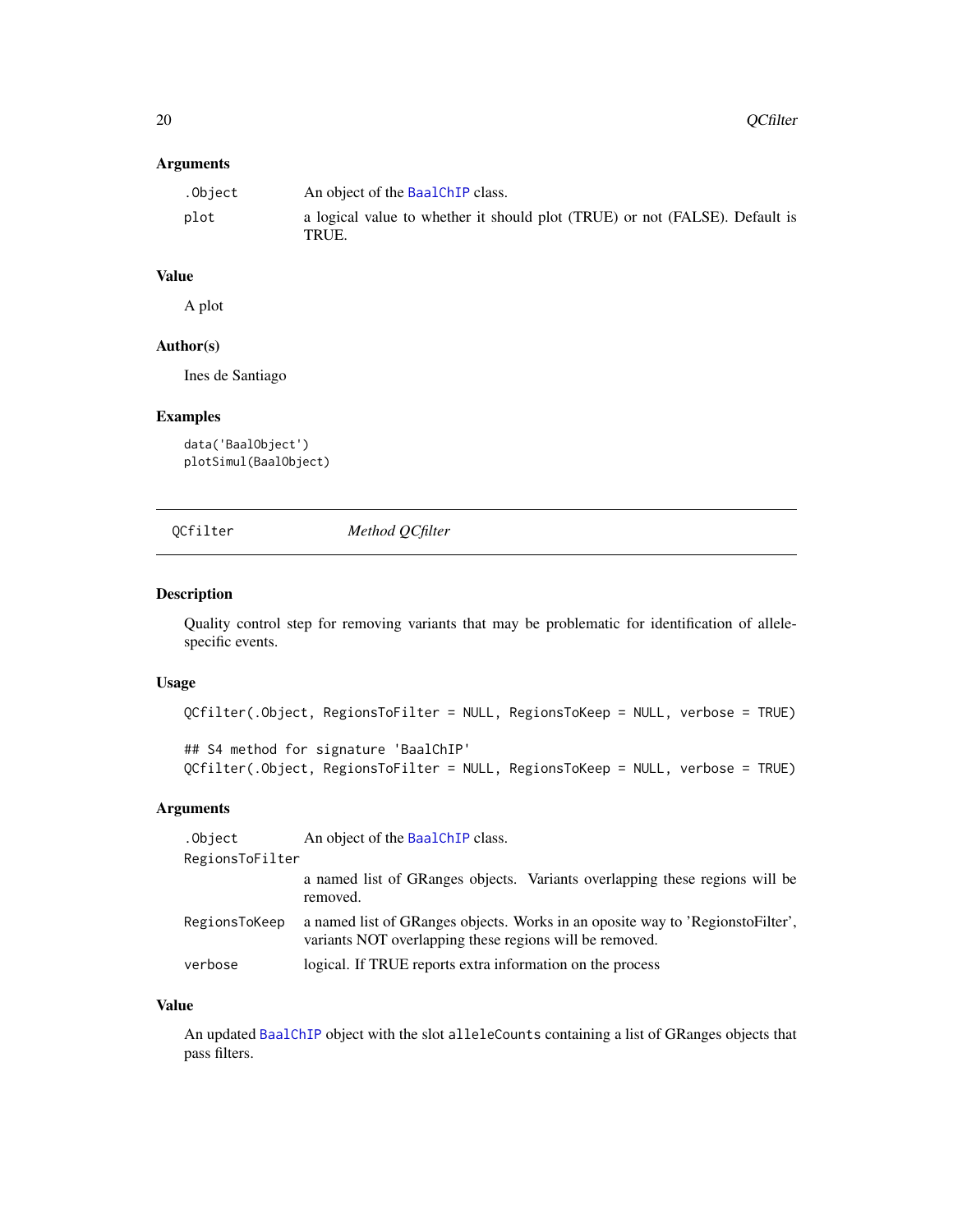# <span id="page-20-0"></span>summaryASB 21

# Author(s)

Ines de Santiago

# See Also

[BaalChIP.get](#page-5-1), [plotQC](#page-17-1), [summaryQC](#page-21-1)

#### Examples

```
samplesheet <- system.file("test", "exampleChIP.tsv", package = "BaalChIP")
hets <- c("MCF7"= system.file("test", "MCF7_hetSNP.txt", package = "BaalChIP"),
         "GM12891"= system.file("test", "GM12891_hetSNP.txt", package = "BaalChIP"))
res <- BaalChIP(samplesheet=samplesheet, hets=hets)
res <- alleleCounts(res, min_base_quality=10, min_mapq=15)
data('blacklist_hg19')
data('pickrell2011cov1_hg19')
data('UniqueMappability50bp_hg19')
res <- QCfilter(res,
               RegionsToFilter=list('blacklist'=blacklist_hg19,
               'highcoverage'=pickrell2011cov1_hg19),
              RegionsToKeep=list('UniqueMappability'=UniqueMappability50bp_hg19))
#check results
```
plotQC(res,'barplot') summaryQC(res)

<span id="page-20-1"></span>summaryASB *Method summaryASB*

### Description

Generates summary of ASB test result.

#### Usage

summaryASB(.Object)

## S4 method for signature 'BaalChIP' summaryASB(.Object)

# Arguments

.Object An object of the [BaalChIP](#page-3-1) class.

#### Value

A matrix containing the total number of allele-specific variants (TOTAL) and the number of variants allele-specific for the reference (REF) and alternate alleles (ALT).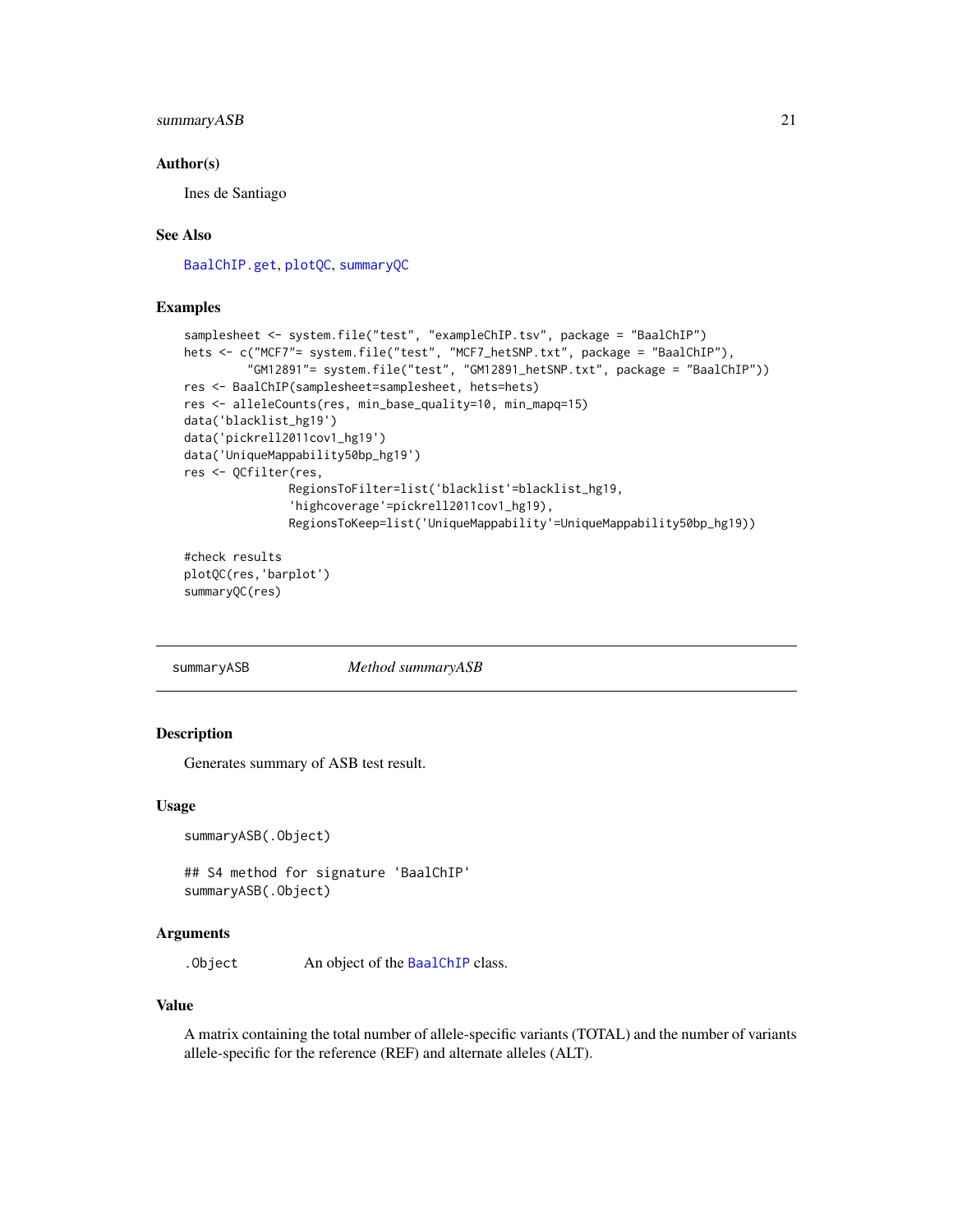#### <span id="page-21-0"></span>Author(s)

Ines de Santiago

# See Also

[getASB](#page-14-1), [BaalChIP.report](#page-6-1)

# Examples

data('BaalObject') summaryASB(BaalObject)

<span id="page-21-1"></span>summaryQC *Method summaryQC*

# Description

Generates summary of QC result.

#### Usage

```
summaryQC(.Object)
```
## S4 method for signature 'BaalChIP' summaryQC(.Object)

# Arguments

.Object An object of the [BaalChIP](#page-3-1) class.

# Value

A list with two elements:

- filtering\_stats containing the number of variants that were filtered out in each filter category and the total number that 'pass' all filters.
- average\_stats containing the average number and average percentage of variants in each filter category, averaged across all analysed groups.

# Author(s)

Ines de Santiago

### See Also

[BaalChIP.run](#page-8-1), [plotQC](#page-17-1)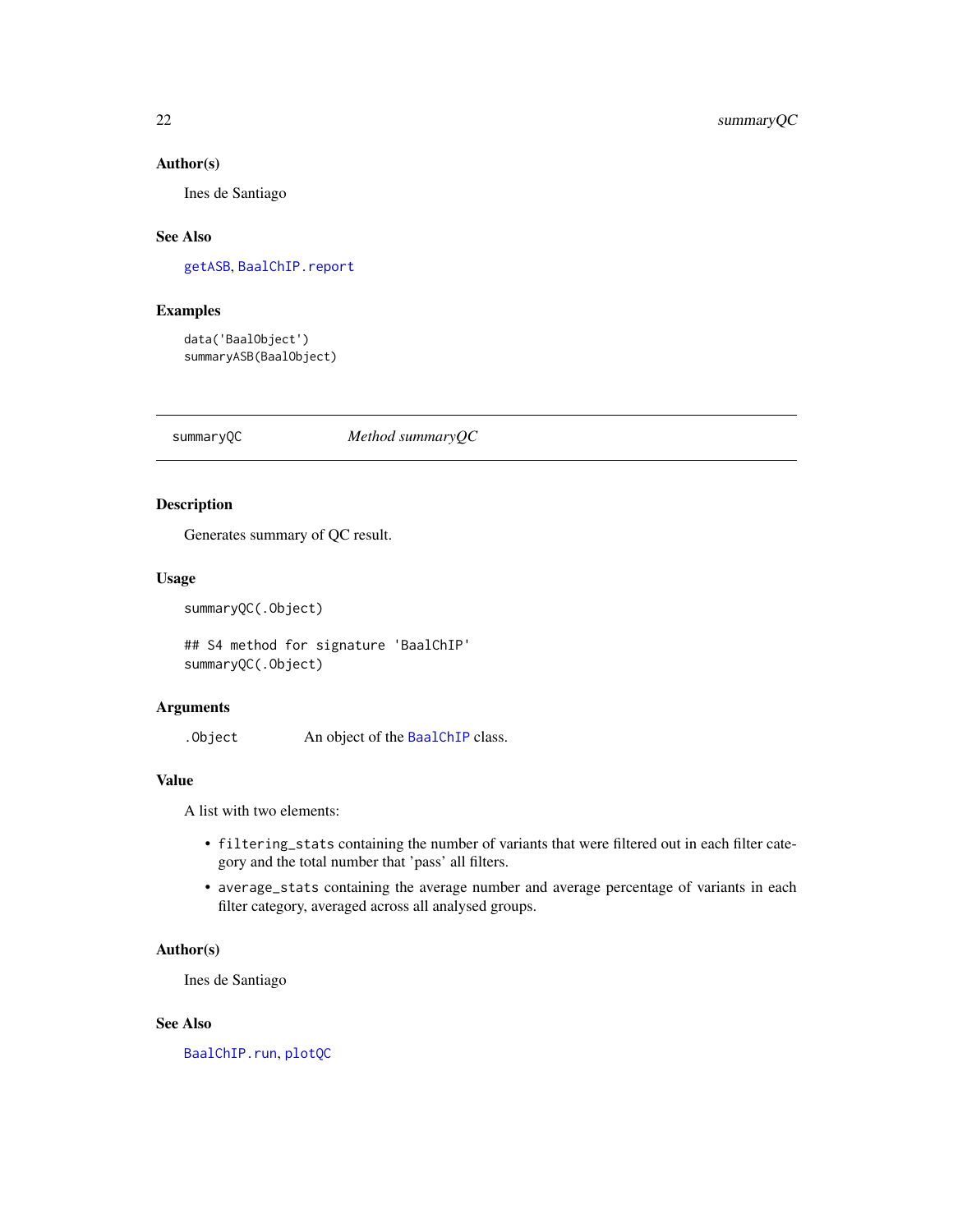# <span id="page-22-0"></span>Examples

```
data('BaalObject')
summaryQC(BaalObject)
```
UniqueMappability50bp\_hg19

*Genomic regions of unique mappability*

# Description

A GRanges object containing unique regions with genomic mappability score equal to 1. Selected from DUKE uniqueness mappability track of the UCSC genome browser (hg19, wgEncodeCrgMapabilityAlign50mer table).

Code used to retrieve these regions:

- curl http://hgdownload.cse.ucsc.edu/gbdb/hg19/bbi/wgEncodeCrgMapabilityAlign50mer.bw > wgEncodeCrgMapabilityAlign50mer.bw
- ./bigWigToBedGraph wgEncodeCrgMapabilityAlign50mer.bw wgEncodeCrgMapabilityAlign50mer.bedgraph
- awk ' if (\$4 >= 1) print \$0 ' wgEncodeCrgMapabilityAlign50mer.bedgraph > wgEncode-CrgMapabilityAlign50mer\_UNIQUEregions.bedgraph

Used as 'RegionsToKeep' within the QCfilter function so that variants NOT overlapping these regions will be removed.

# Format

A GRanges object of 9831690 ranges.

# Details

These regions are not applicable to longer reads (> 50bp).

#### Author(s)

Ines de Santiago <ines.desantiago@cruk.cam.ac.uk>

# Source

Downloaded from [http://hgdownload.cse.ucsc.edu/gbdb/hg19/bbi/wgEncodeCrgMapabilit](http://hgdownload.cse.ucsc.edu/gbdb/hg19/bbi/wgEncodeCrgMapabilityAlign50mer.bw)yAlign50mer. [bw](http://hgdownload.cse.ucsc.edu/gbdb/hg19/bbi/wgEncodeCrgMapabilityAlign50mer.bw).